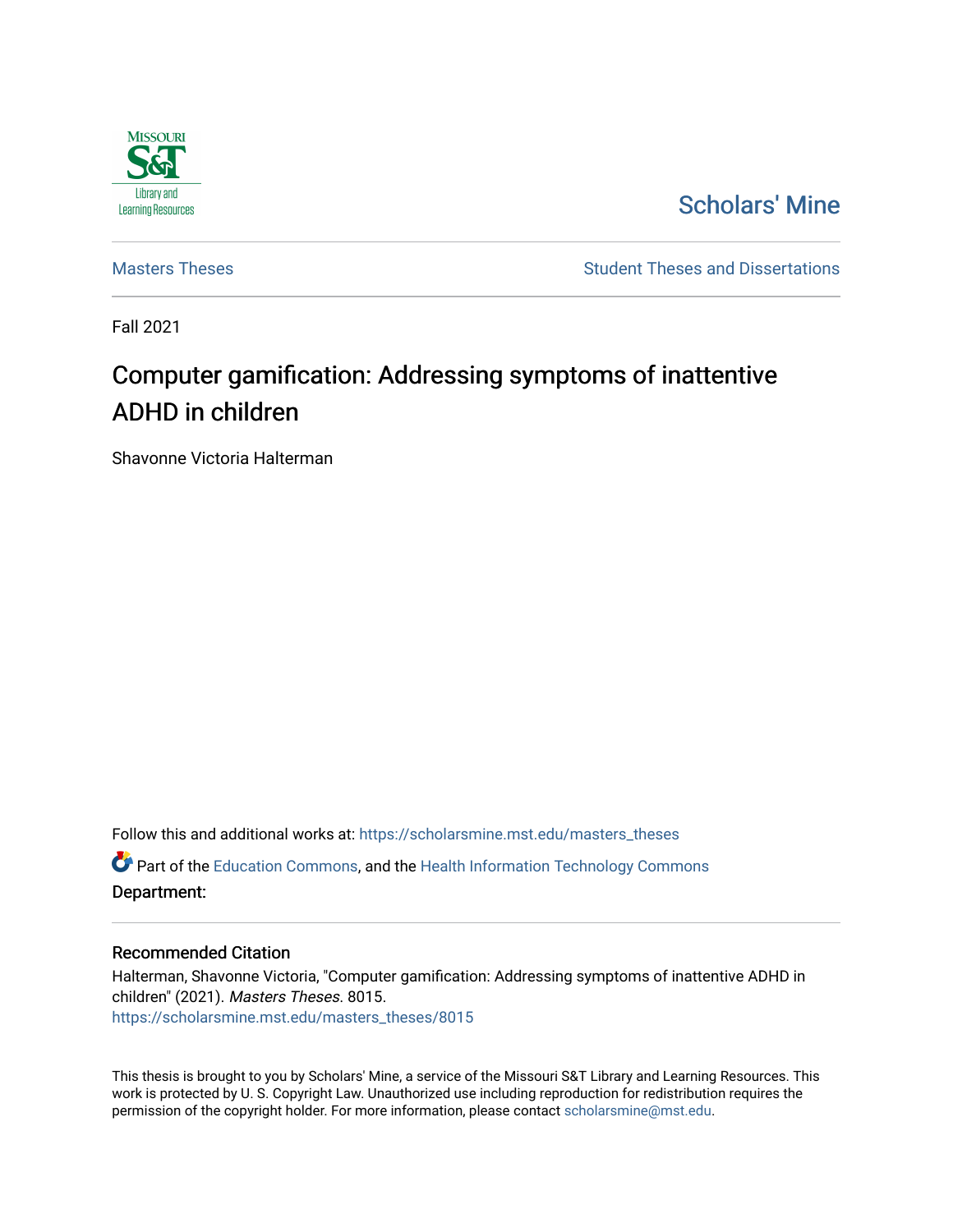## COMPUTER GAMIFICATION:

## ADDRESSING SYMPTOMS OF INATTENTIVE ADHD IN CHILDREN

by

## SHAVONNE VICTORIA HALTERMAN

## A THESIS

Presented to the Graduate Faculty of the

## MISSOURI UNIVERSITY OF SCIENCE AND TECHNOLOGY

## In Partial Fulfillment of the Requirements for the Degree

## MASTER OF SCIENCE IN INFORMATION SCIENCE & TECHNOLOGY

2021

Approved by:

Cecil Eng Huang Chua, Advisor Beth Kania-Gosche Langtao Chen Michael Gene Hilgers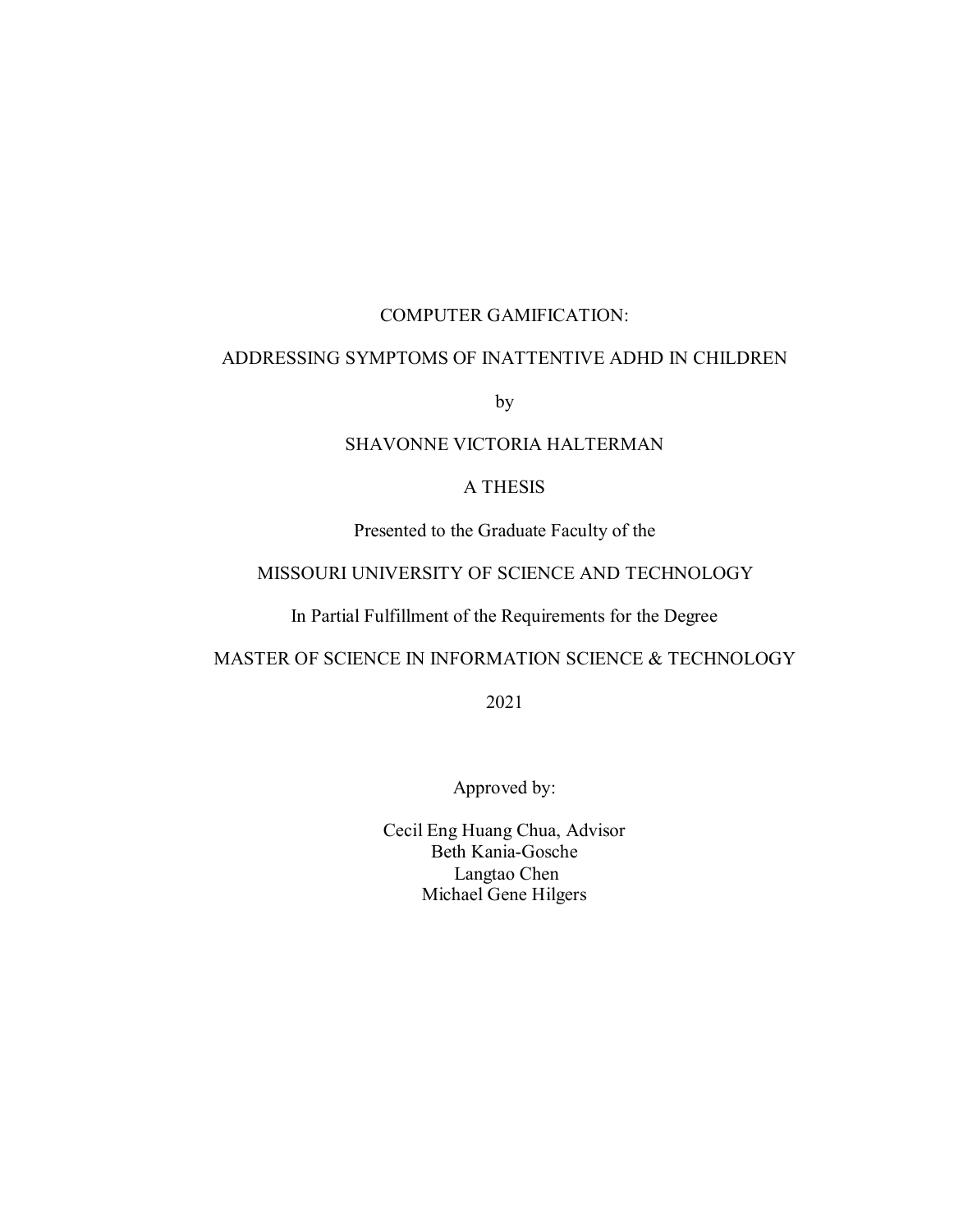2021

Shavonne Victoria Halterman

All Rights Reserved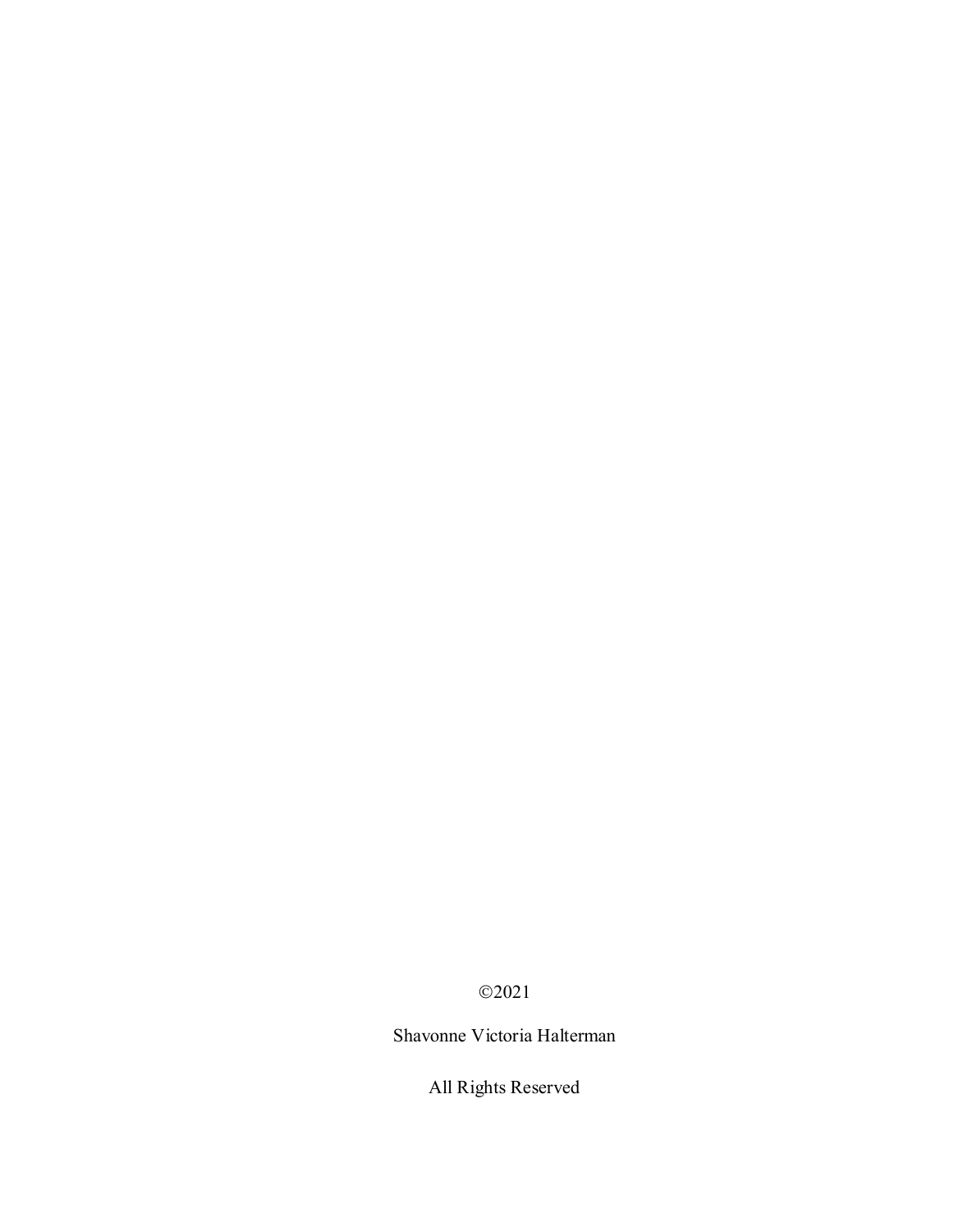## **ABSTRACT**

Computer gamification has the potential to help meet the educational needs of children with Inattentive Attention Deficit/Hyperactivity disorder (ADHD). The elements of computer gamification are mapped to distinct kinds of interventions for Inattentive ADHD and show certain types of computer gamified learning are better than others for those who experience Inattentive ADHD.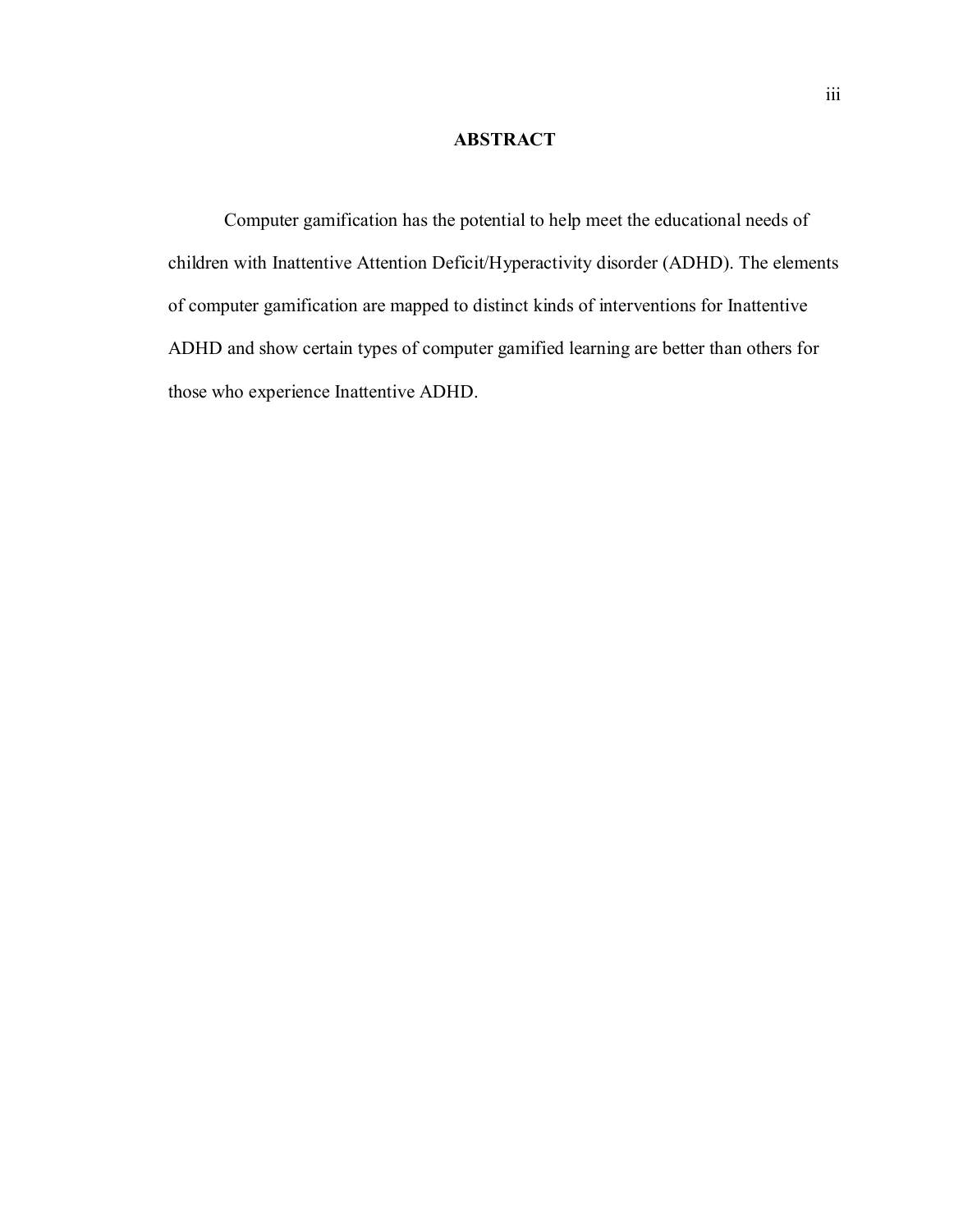#### **ACKNOWLEDGMENTS**

I would like to give thanks to my committee members for participating in my thesis, with a special thanks to my thesis advisor, Dr. Chua, for enduring this process with me. Despite all the setbacks, he helped guide me through this in less time than recommended. His patience coupled with knowledge of academic writing preserved my sanity.

I would also like to thank my husband, Lee Halterman, and family for supporting me through the tears and hours of hiding to complete my thesis. My husband kept life together as I struggled to achieve this long-awaited goal.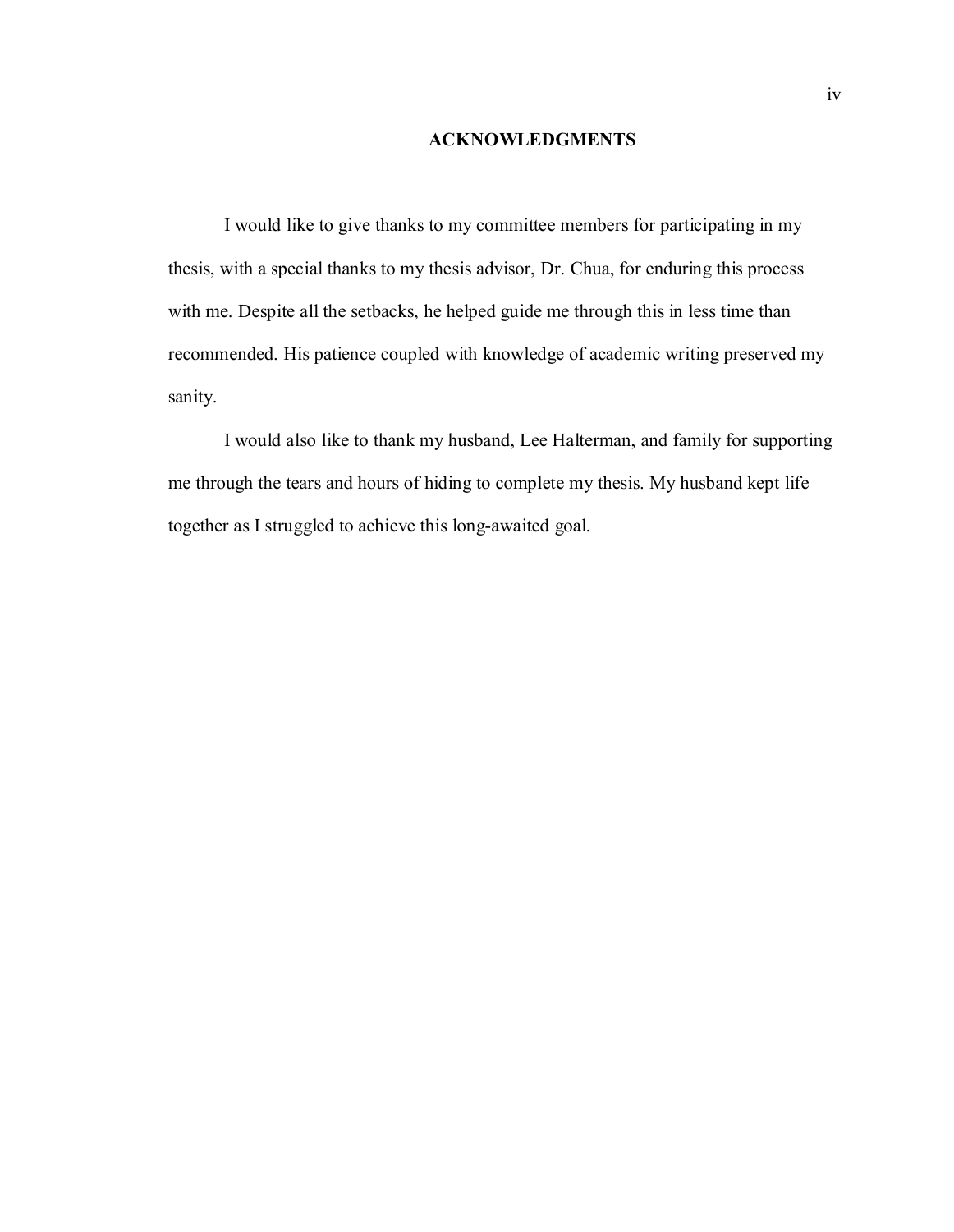# **TABLE OF CONTENTS**

| Page           |
|----------------|
|                |
|                |
|                |
| <b>SECTION</b> |
|                |
|                |
|                |
|                |
|                |
|                |
|                |
|                |
|                |
|                |
|                |
|                |
|                |
|                |
|                |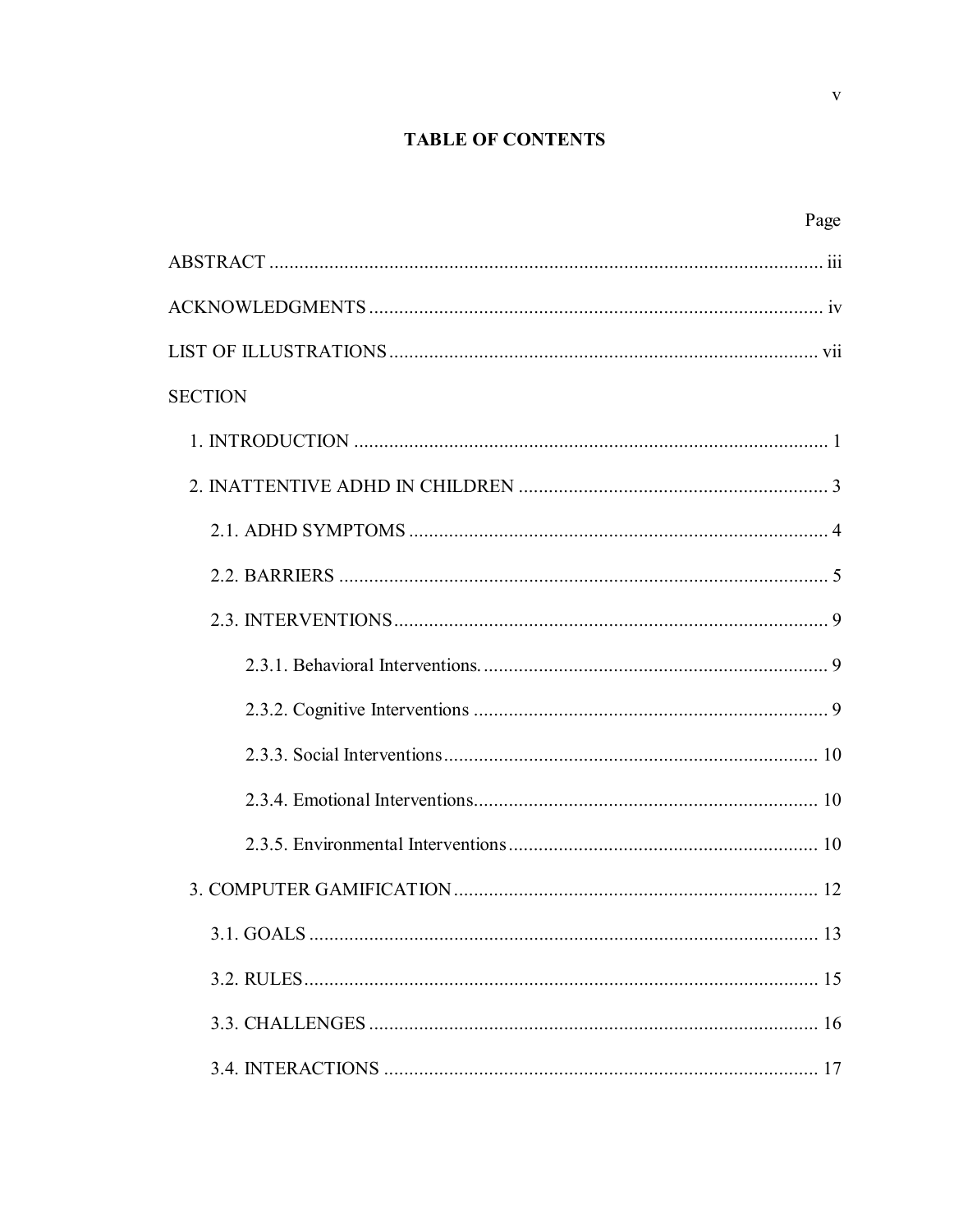$\overline{vi}$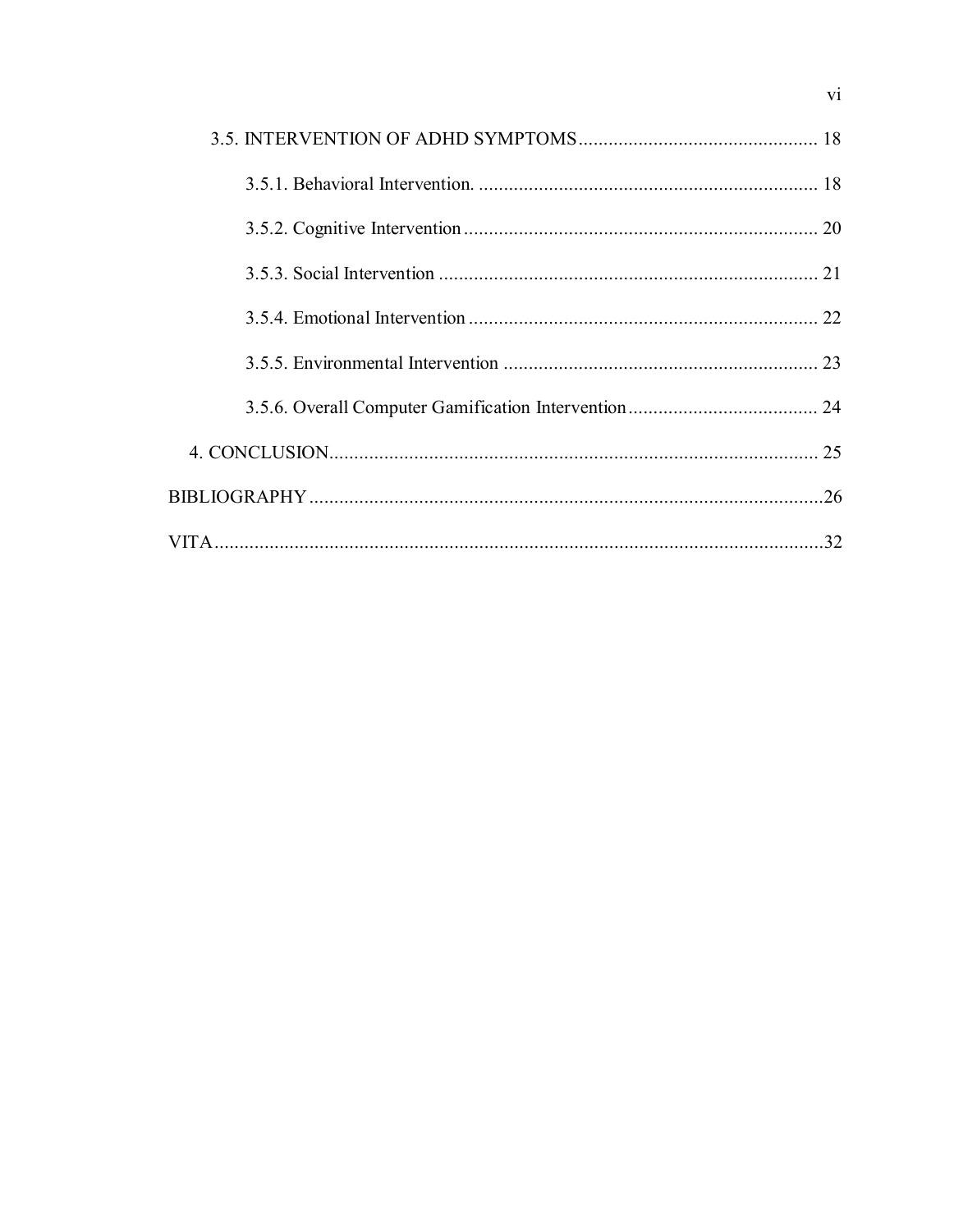## **LIST OF ILLUSTRATIONS**

| Figure | Page |
|--------|------|
|        |      |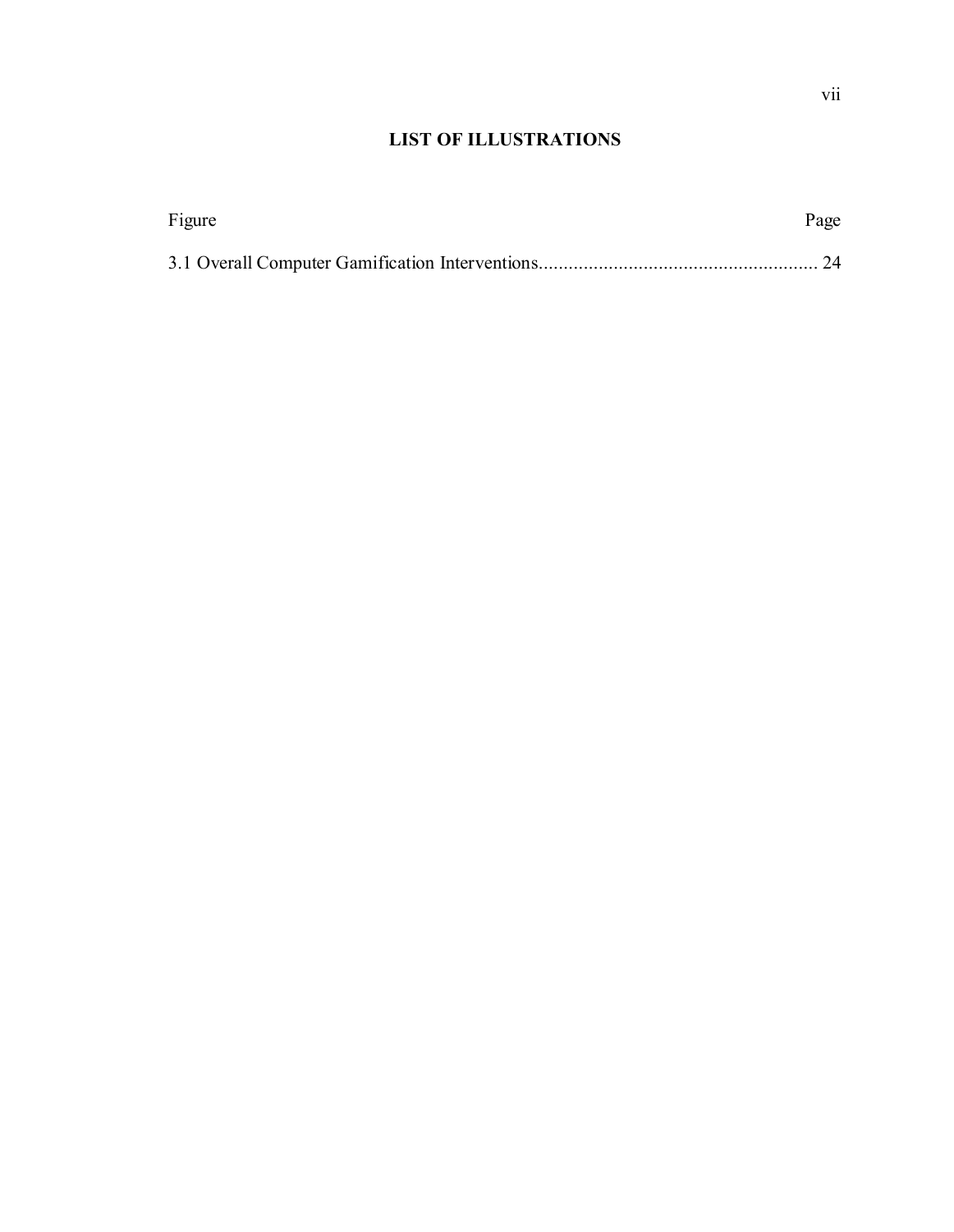### **1. INTRODUCTION**

More than seven percent of children worldwide have Attention-Deficit/Hyperactivity disorder (ADHD) (Boon, 2020). A significant subset suffers from short-term and long-term learning difficulties created from living with Inattentive ADHD. Inattentive ADHD sufferers typically perform poorer academically than their peers, as reflected in lower scores and increased likelihood of repeating a grade (Colomer et al., 2017). Consequently, as adults, they have reduced lifetime earnings, are typically employed in part-time rather than full-time work that requires minimal training, and require more government aid than their peers (Christiansen, 2021). Proper diagnosis and treatment during childhood can improve their academic and professional success.

Existing interventions (e.g. Cognitive Behavioral Therapy (Alqithami, 2021), selfmanagement (Harrison et al., 2020), behavioral parent and teacher training (van der Oord & Tripp, 2020), and neurofeedback (Baumeister et al., 2019) help Inattentive ADHD sufferers, but they do not completely address their needs. One promising approach is the utilization of computer gamification, specifically the components and elements, to help children improve their chances for success. This thesis identifies aspects of computer gamification components and elements that improve Inattentive ADHD children's academic performance and theorizes on the causal link between computer gamification components and Inattentive ADHD sufferers' academic performance.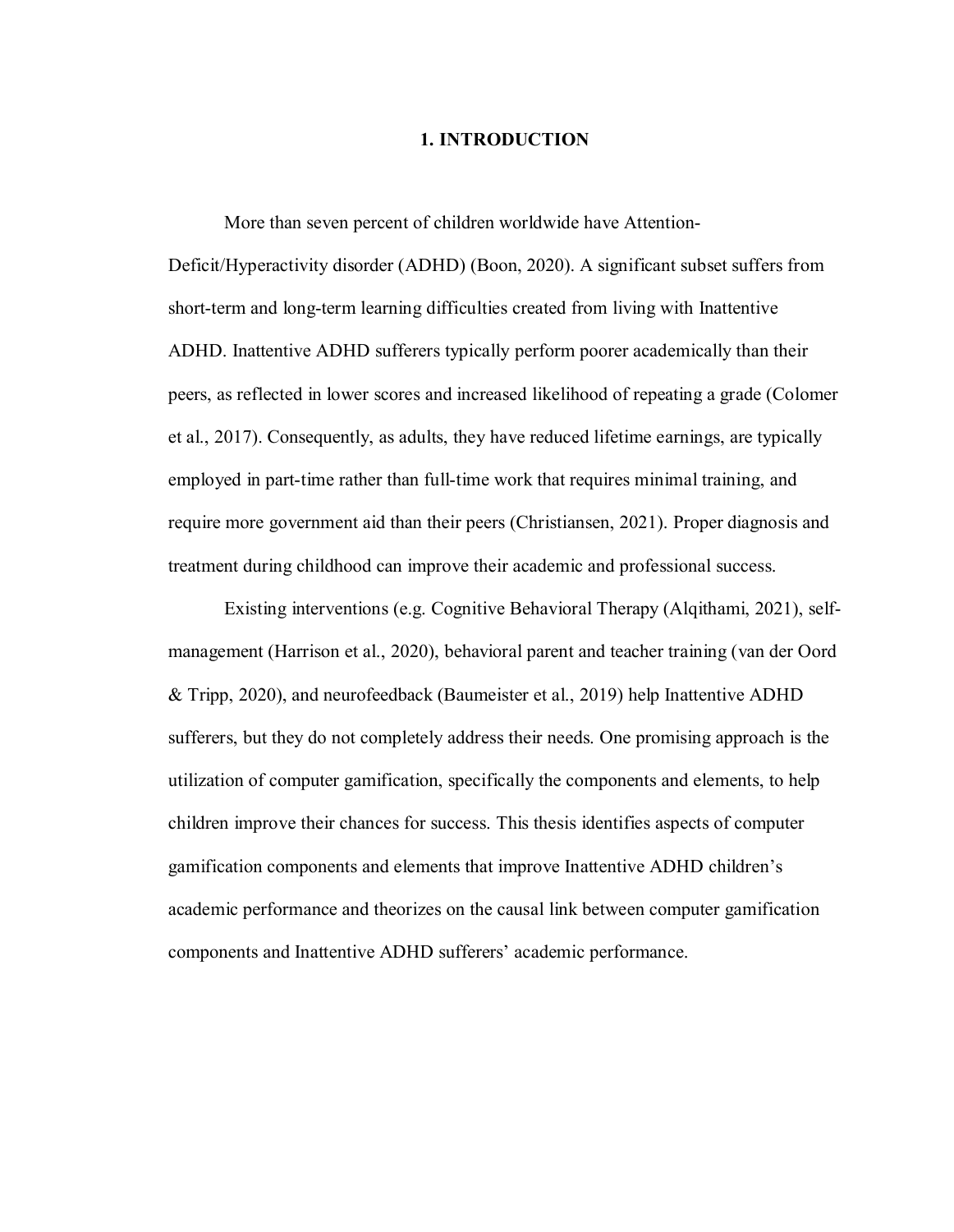The thesis proceeds as follows: Section 2 explores Inattentive ADHD in children, including barriers to success and interventions. Section 3 explains how computer gamification works with Inattentive ADHD symptoms. Section 4 concludes this synthesis.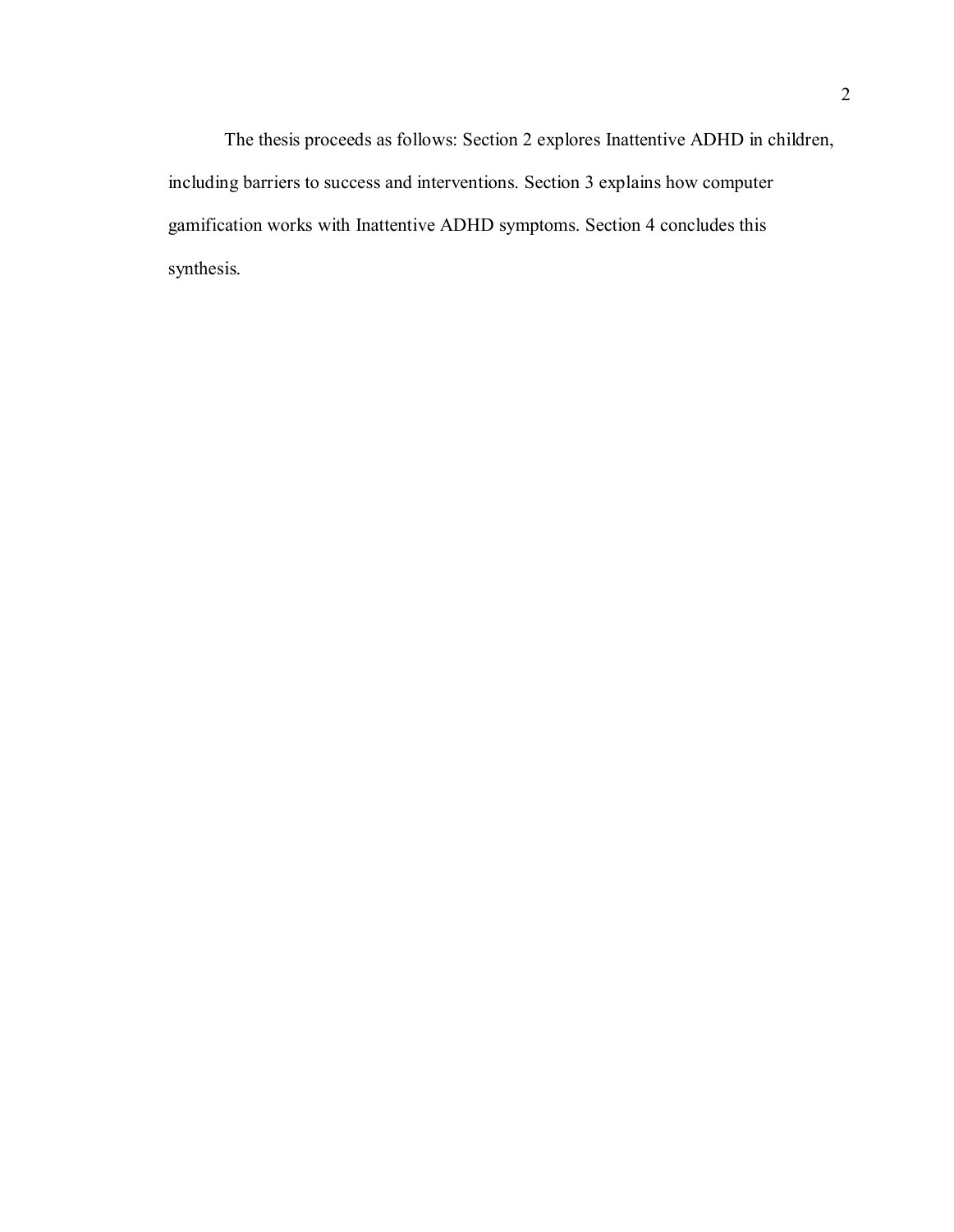#### **2. INATTENTIVE ADHD IN CHILDREN**

Children with Inattentive ADHD have numerous symptoms that can hinder their ability to learn and complete tasks. Each child's symptoms vary in severity of manifestation and subtype, and understanding the symptoms and subtypes is important for determining appropriate interventions. Ahamdi et al (2014, p. 197) described the experiences of symptoms for these children as the following:

inattention and disorganization characteristics are involved in inability to maintain tasks, seeming not to listen and losing things, and the hyperactivity-impulsivity characteristic involves in [sic] over activity, fidgeting, inability to stay seated, disrupting other's activities and inability to wait more than what is expected for their age.

Inattentive ADHD sufferers' inability to concentrate creates ancillary behavioral issues that impact their ability to engage in successful living. They are unable to perform detailed planning, and have difficulty organizing and holding conversations (Stanford's Children Health, n.d.). These combined issues make learning and completing tasks difficult. Assignments at school and other daily responsibilities may be left incomplete or have many errors ("University of Michigan Medicine, n.d.). Poor performance can lead to academic issues.

As a result, expected social interactions, behavior patterns, and educational progression are not displayed in many children who live with this disorder (Moore et al., 2017). This atypical development causes Inattentive ADHD sufferers to struggle in daily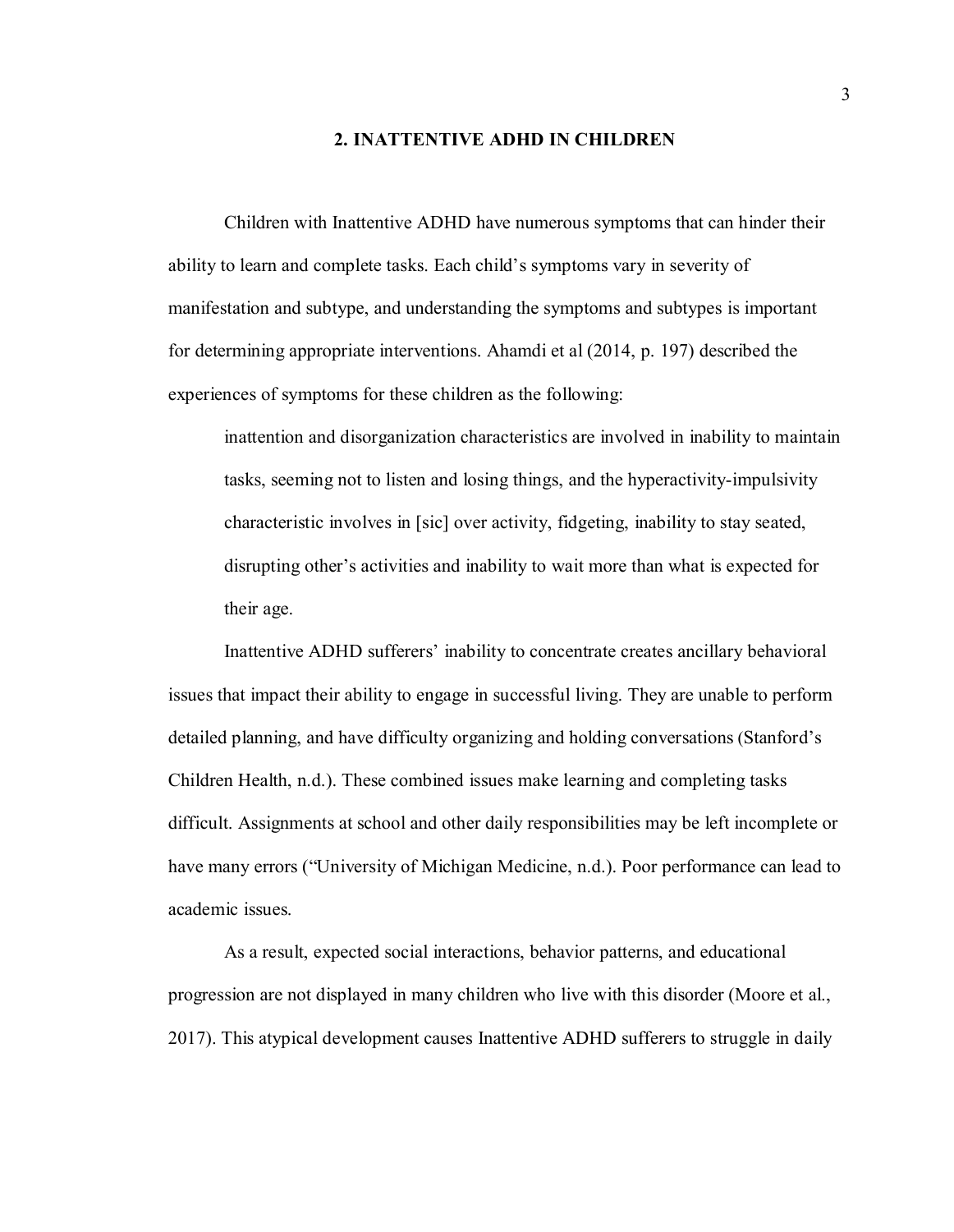living. Identifying and addressing these issues can improve the outcome for children with Inattentive ADHD.

#### **2.1. ADHD SYMPTOMS**

Children with Inattentive ADHD may be distractible, disorganized, inattentive, unfocused, have an aversion to mentally exhausting tasks, and have issues at home and school (Centers for Disease Control and Prevention, n.d-b). These symptoms can cause secondary symptoms of low self-esteem, social difficulties, stress, anxiety, hostility, difficulties in problem solving, decision making, task switching (Farcas & Szamosközi, 2016), extrinsic and intrinsic motivation, engagement, feelings of achievement, persistence, and performance.

Children are diagnosed with Inattentive ADHD if they are detected to have at least six symptoms over a period of six months at a level atypical of their age (Centers for Disease Control and Prevention, n.d-b). Symptoms must also have occurred before twelve years of age in at least two environments (e.g. school and home) (Centers for Disease Control and Prevention, n.d-b). There is no single test available for the purpose of diagnosing Inattentive ADHD (Sinfield, 2017). Instead, "a comprehensive evaluation is necessary to establish a diagnosis, rule out other causes, and determine the presence or absence of co-existing conditions" (Children and Adults with Attention-Deficit/Hyperactivity Disorder [CHADD], n.d.). This process "requires time and effort and should include a careful history and a clinical assessment of the individual's academic, social, and emotional functioning and developmental level" (CHADD, n.d).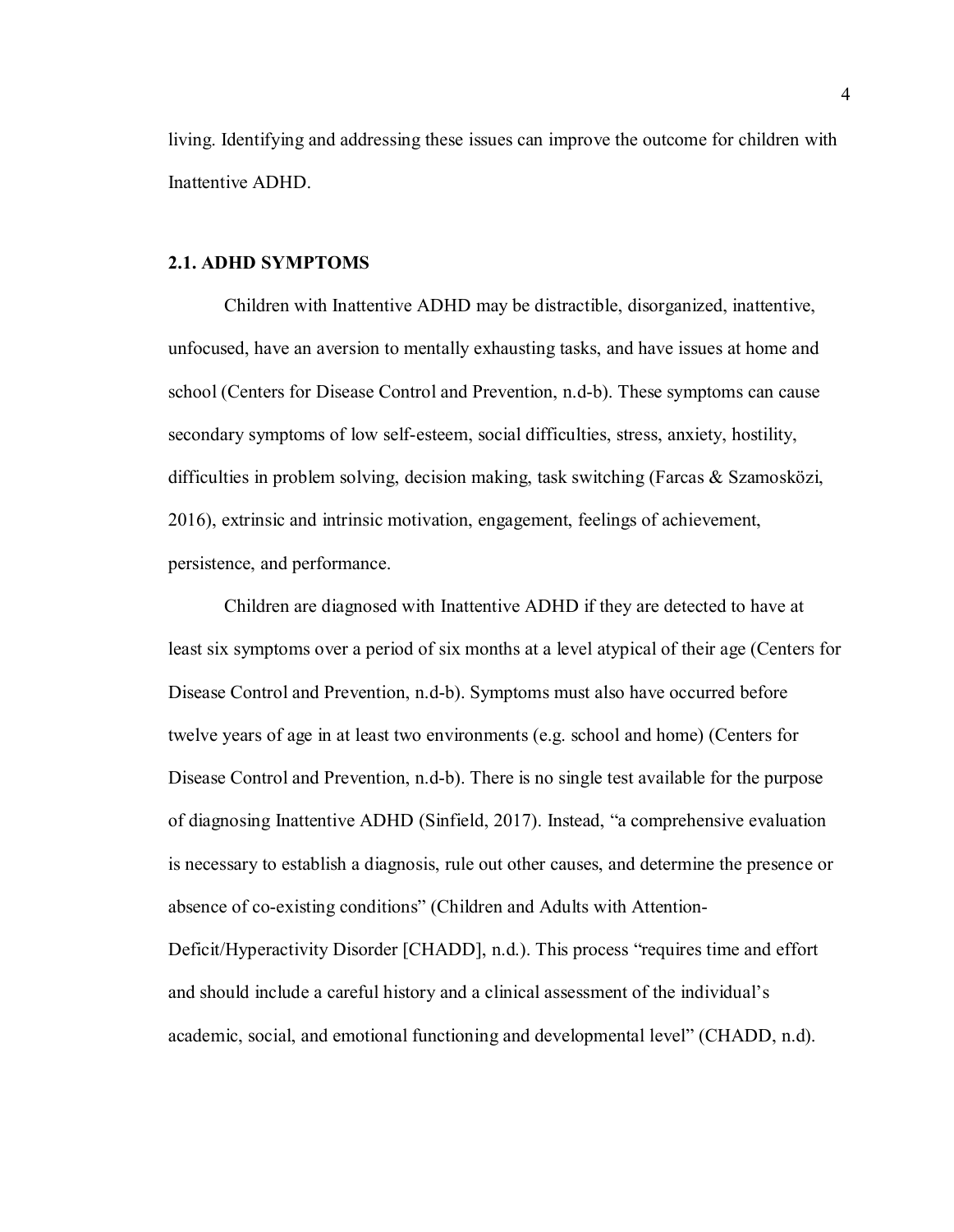Currently, the American Psychiatric Association's Diagnostic and Statistical Manual-Fifth Edition (Sinfield, 2021) suggested there are three subtypes of ADHD with two having the presence of inattentiveness (Boon, 2020). Inattention exists in the majority of children with ADHD (Øie et al., 2014). Some studies have determined around 97% of children with ADHD exhibit inattentiveness (İPÇİ, 2020). This paper focuses on those two subtypes and refers to them as one--Inattentive ADHD.

#### **2.2. BARRIERS**

Inattentive ADHD, a neurodevelopmental disorder (Sinfield, 2021), results in altered brain function (Boon, 2020). Inattentive ADHD sufferers have differences in their brain structures that alter their ability to process information. Children with Inattentive ADHD frequently have poor executive functioning, which includes working memory impairments (Dovis, 2015, p. 575). Executive function and its related components, such as motivation and adaptability, are linked to the symptoms of Inattentive ADHD.

However, it does not impact intellect, only development (Sinfield, 2021). Lower levels of dopamine, "the feel good hormone" (Denny, 2016, p.16) and neurotransmitter (Sinfield, 2021), are found in Inattentive ADHD sufferers (Sinfield, 2020). Furthermore, Structural Magnetic Resonance Imaging has shown the basal ganglia, thalamus, cerebellum, corpus callosum, and the gray and white areas of the cerebral cortex are impacted by ADHD (Boon, 2020). These areas are responsible for "mental processing, attention, motivational and movement regulation, and the behavioral characteristics routinely observed in ADHD" (Boone, 2020, p. 540). The amygdala (Sinfield, 2021) and hippocampus (2021), which influence emotions, are reduced in size (2021) in children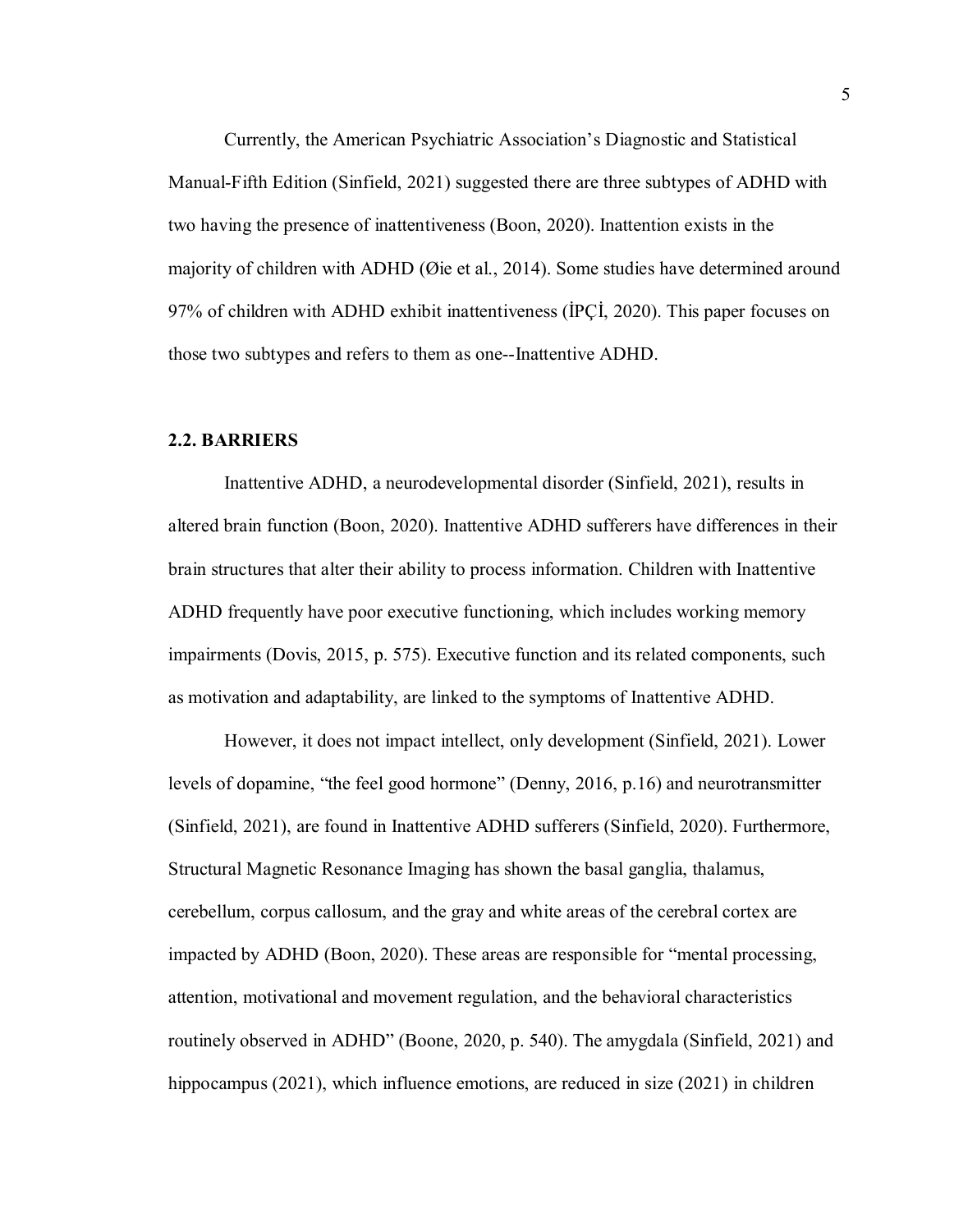with Inattentive ADHD. These differences in the brains of children with ADHD result in their learning difficulties.

Problems in executive function are connected to many of the learning barriers encountered by children with ADHD. Motivation (Colomer et al., 2017), persistence (Colomer et al., 2017), attention (Colomer et al., 2017), learning (Holmes et al., 2020), and memory (2020) are elements of executive functioning. Moreover, impairments in working memory have been linked to the academic struggles of children with ADHD. Working memory is essential to managing attentiveness and effectively absorbing information when engaged in the learning process (Martinussen & Major, 2011). Additionally, Inattentive ADHD is linked to difficulties with "mathematical problemsolving, reading and language comprehension, and written expression" (Martinussen & Major, 2011, p. 69). Executive functions, such as planning, and verbal fluency are found to be diminished with inattentive ADHD, which has been termed executive dysfunction (Ahmadi et al., 2014). They are also easily distracted by their inability to ignore stimuli (diminished response inhibition) (Ahmadi et al., 2014).

Furthermore, children with inattentive ADHD need greater and immediate rewards (Dovis, 2015, p. 575), which has been attributed in part to lower levels of dopamine (Hulsbosch et al., 2021). When rewards are reduced or no longer offered, they will not complete tasks with the same level of accuracy. They respond similarly to punishment (Bunford et al., 2021). Additionally, they become steadfast in their reaction if they are no longer receiving rewards (extinction) or are punished for behavior after being given rewards, also known as reverse learning (2021).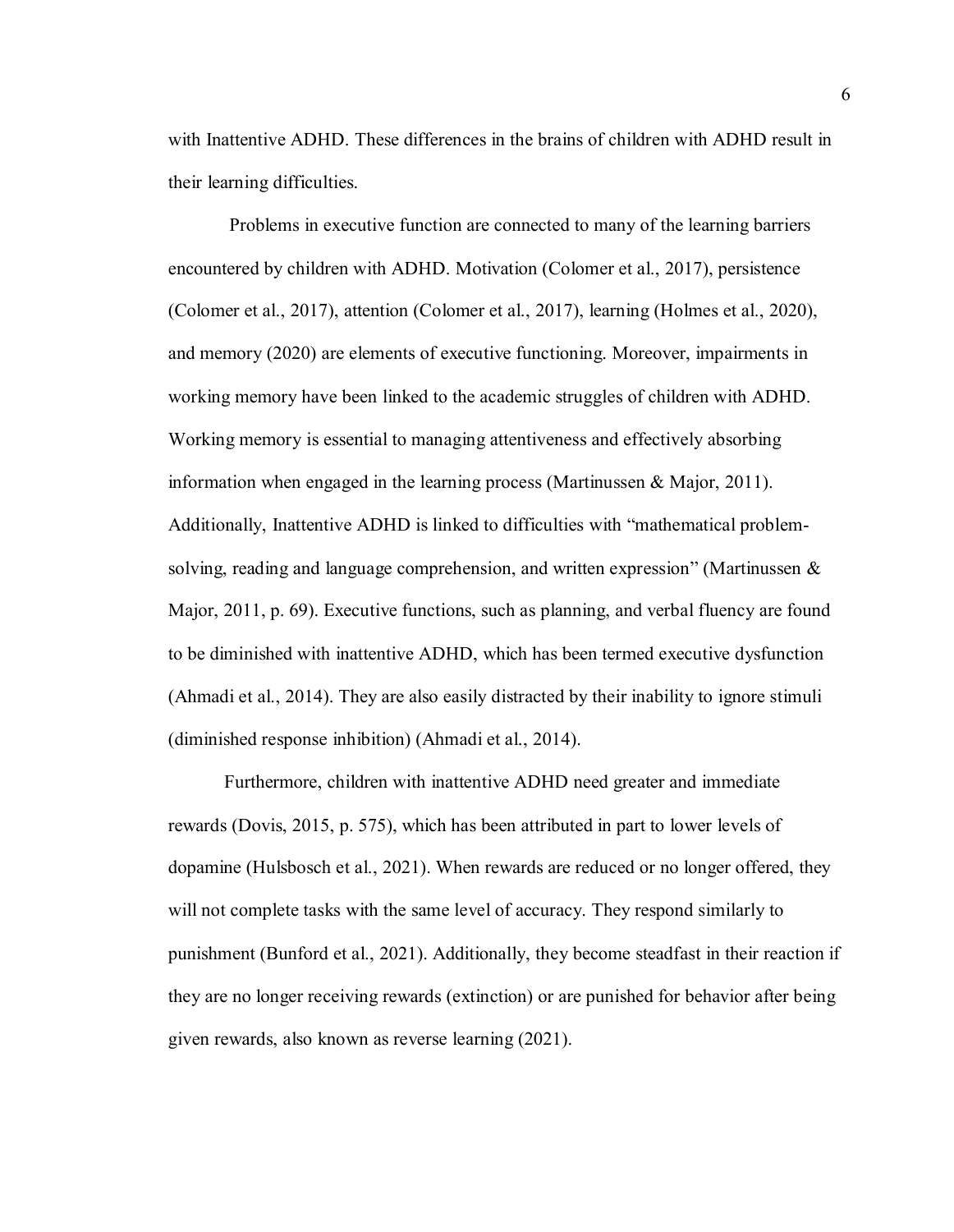Their mental processing speeds may be slower than others, both in terms of perception and psychomotor activity. Thus, they are often unable to keep pace in class and learning can become cognitively exhausting for them (Kibby, 2019). Also, their slower processing speed negatively impacts reading comprehension (Wrońska et al., 2015). They tend to be easily distracted which results in them having a lower attention to detail and "often have significant difficulty paying attention over prolonged periods of time when engaged in effortful, boring tasks" (Fosco & Hawk, 2017, p.155), which results in struggles with motivation and engagement to complete tasks. Furthermore, children with inattentive ADHD are typically unable to approach problems in multiple ways, and solve problems only using one approach- even when the approach is inappropriate. Likewise, they are unable to view a situation from multiple perspectives (Mohammadzadeh et al., 2020. p. 29) and have reduced ability to plan into the future and to self-regulate (Ahmadi et al., 2014).

The above cognitive differences in inattentive ADHD sufferers means math, reading, writing, and spelling are some of the academic areas impacted by ADHD symptoms. Inattentive ADHD is likewise linked to major deficits in "social, academic, and executive functioning" (Boon, 2020, p. 534). Motivation and emotional processing are also diminished (Boon, 2020, p. 534).

A second subgroup of inattentive ADHD sufferers exhibits a form of ADHD where they have symptoms of hyperactivity and impulsivity. These additional symptoms complicate the lives of inattentive ADHD sufferers and further impede their learning progress. The constant motion and actions without thought exhibited by this particular subgroup of sufferers can be disruptive in classroom and social environments (University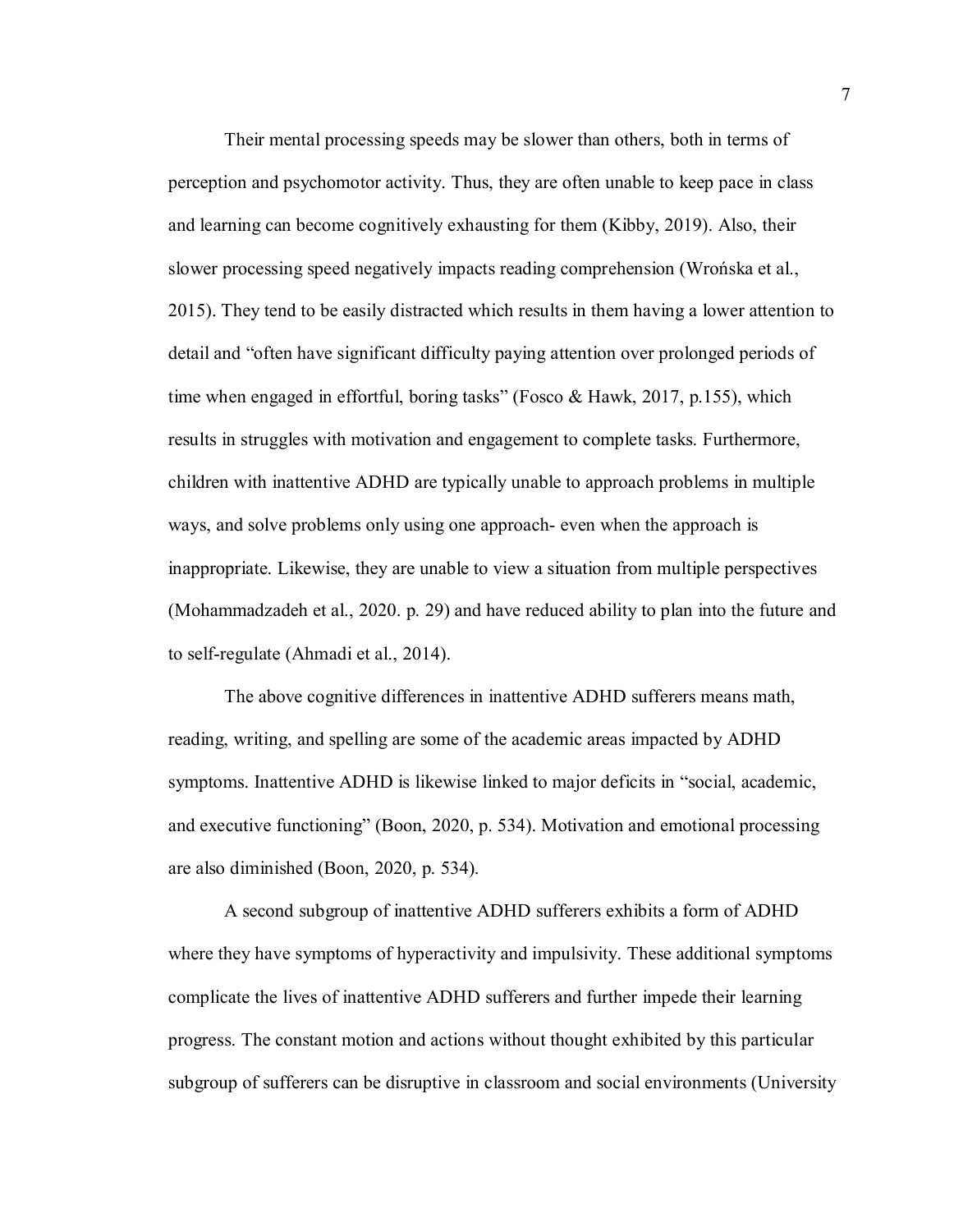of Michigan Medicine. of (n.d.)). These interferences in turn can impede learning and completing tasks. Meetings, social outings, and other events that require patiently sitting for prolonged periods are difficult with these symptoms (n.d.). Taking part in disallowed activities at school is a consequence of the accompanying behavior (n.d).

A portion of Inattentive ADHD sufferers exhibit symptoms of other learning disorders including dyslexia (Czamara, 2013)- occurs in 8% to 17% (Olivardia, n.d) of inattentive ADHD sufferers, dysgraphia (a writing impairment)- occurs with 56% of children with inattentive ADHD (Mayes et al., 2018), and dyscalculia (math learning disability) (Frye, n.d.)- 11%.

Some children with inattentive ADHD have also "been shown to have aggressive and withdrawn behaviors stemming from lack of self-esteem and frustration over poor school performance" (Wei et al., 2014, p.206). Additionally, the coexistence of learning disabilities and ADHD is linked to increased inattentiveness and reduced memory (2014). Reading, social, and behavioral impairments are intensified by children having Inattentive ADHD and another condition (2014).

Numerous studies have investigated the causes of symptoms in ADHD. Some of the major differences in brain function of ADHD sufferers compared to their peers have been identified (e.g., Ahmadi et al., 2020, Mohammadzadeh, et al., 2020, Boone, 2020), and their impact and interventions have been addressed as well. As many ADHD symptoms persist into adulthood, it is important for educators to identify and reduce these barriers as early as possible. These cognitive, social, emotional, and behavioral symptoms can result in less successful personal and academic outcomes for Inattentive Attention-Deficit/ Hyperactivity disorder sufferers.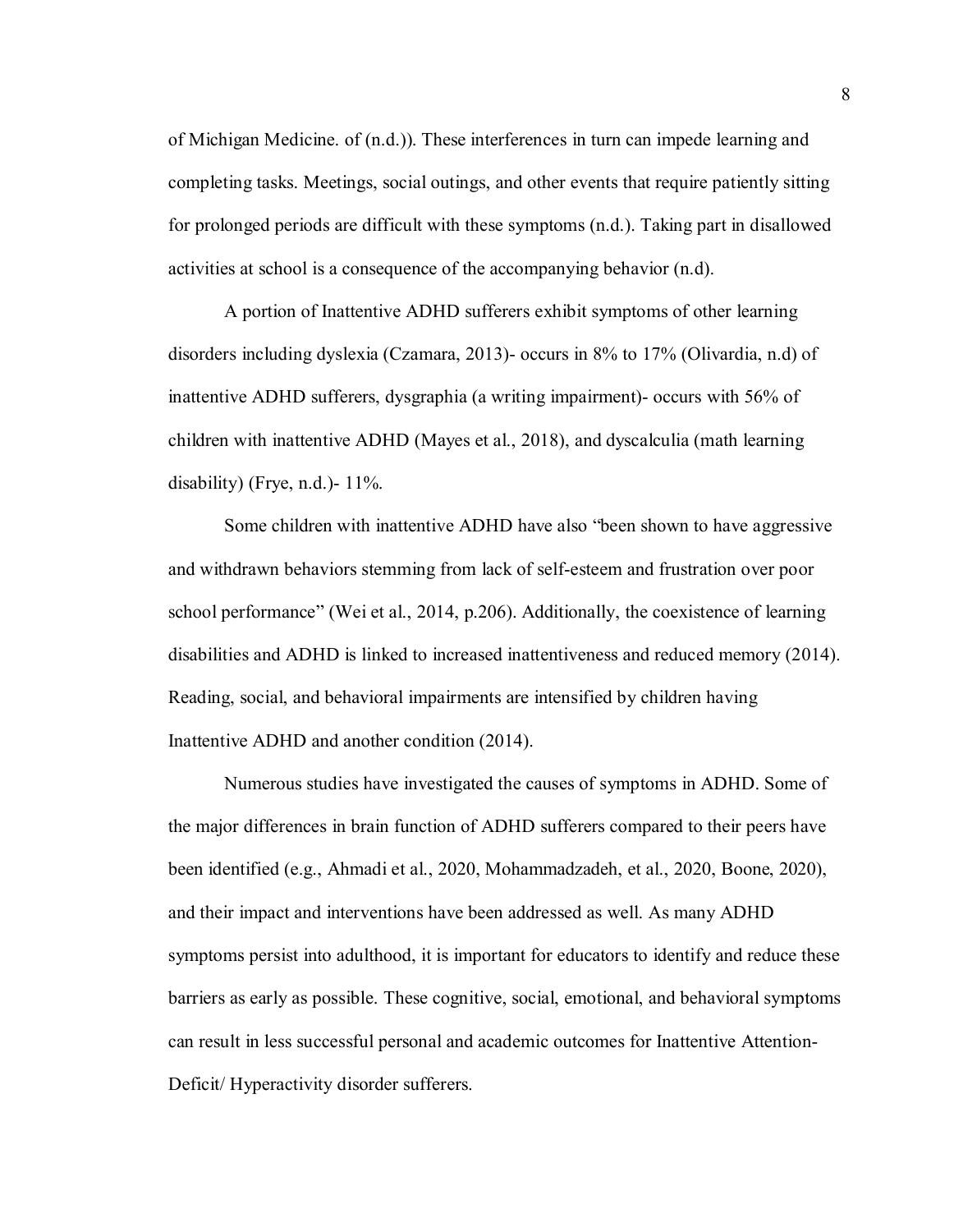#### **2.3. INTERVENTIONS**

Interventions to improve academic performance in children with inattentive ADHD can be divided into the following types: behavioral, cognitive, social, emotional, and environmental.

**2.3.1. Behavioral Interventions.** Behavioral interventions involve either teaching such children acceptable behaviors or recognizing inattentive ADHD sufferers' specific behavioral limitations. For example, lessons are deliberately kept short and interspersed with frequent periods where such children can move around. Movement is deliberately incorporated as part of the learning process (e.g., emphasizing using the fingers for counting). "Daily yoga and mindfulness activities can improve self-regulation, confidence, problem-solving, focus, and empathy" (Buck, 2017, p. 12).

**2.3.2. Cognitive Interventions.** Cognitive interventions involve restructuring the environment and developing cognitive skills to provide fewer distractions (Burns & Martin, 2014). This includes internal and external controls for improving attention. External controls alter surroundings, such as providing such children headphones for noise reduction (2014) and thoughtful placement of wall art to reduce visual disruptions (2014). Internal controls focus on self-regulation to improve "motivation and sustained attention" (Burns & Martin, 2014, p, 234), which includes rewards and other reinforcements (2014). Identifying and working through problems is another beneficial intervention (2014). Young and Brahams's Five-Stages of Problem Solving recommended determining what the problem is, creating a list of remedies for the problem, comparing the options, addressing the problem with the best option, and determining if outcome was as expected (Burns & Martin, 2014, p. 234).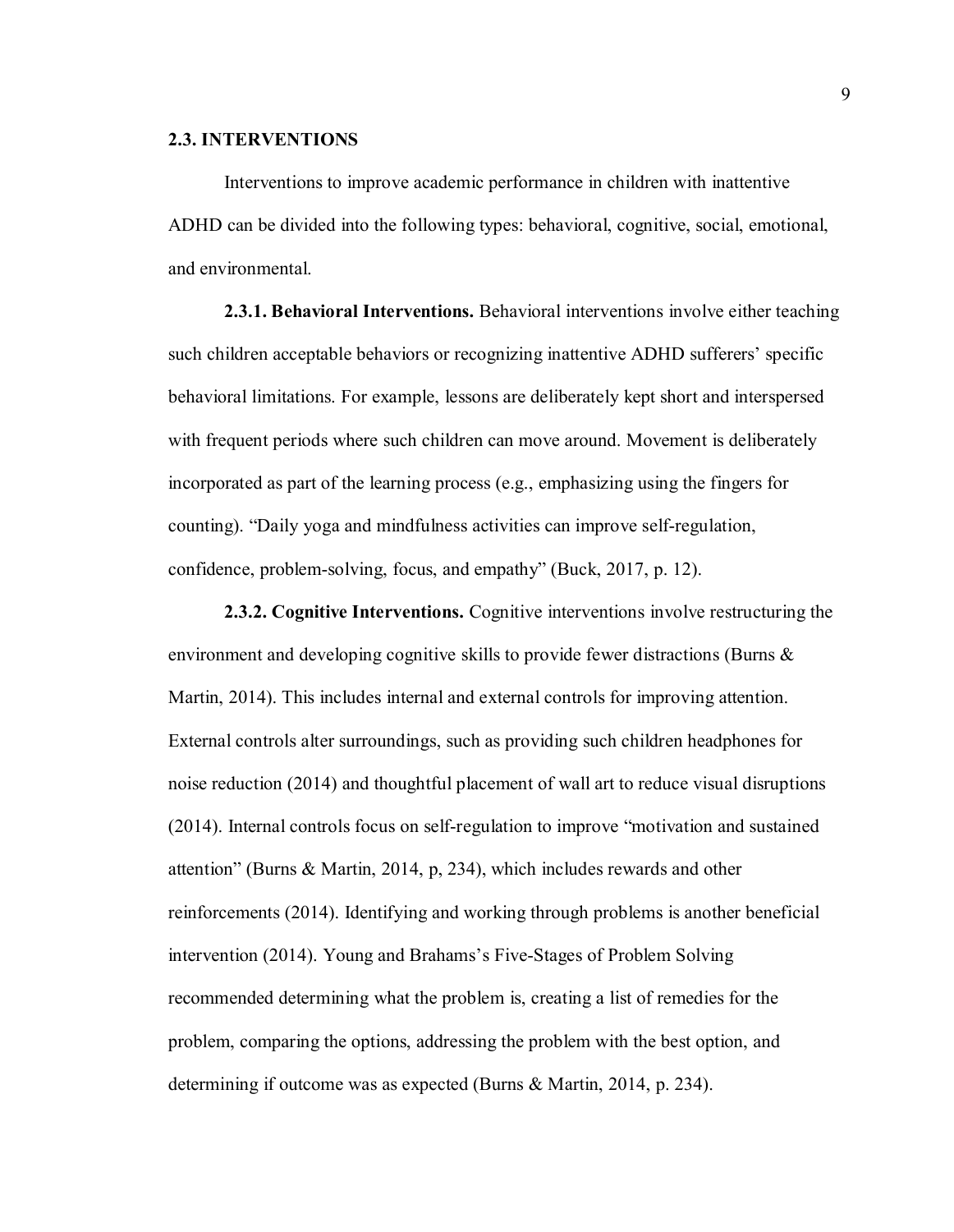**2.3.3. Social Interventions.** Social interventions involve reducing teacher student interaction in favor of peer-to-peer interaction. Thus, a child with inattentive ADHD learns through group work or a group discussion or via peer tutoring (Moore et al., 2017). By including the inattentive ADHD sufferers in group activities, they are able to feel included (2017). Additionally, pairing children together based on compatibility encourages beneficial interactions that can improve academic and social skills (2017). On a cautionary note, educators must maintain a balance between the needs of both students involved in peer tutoring to avoid negative feelings (Little, 2018). Peer-Assisted Learning Strategies is a method of training these students to better assist each other in appropriate ways (2018).

**2.3.4. Emotional Interventions.** Emotional interventions focus on helping an inattentive ADHD sufferer manage emotions. Such interventions include angermanagement training, interventions to build up their self esteem, and self-regulation techniques (Burns & Martin, 2014, p.233). Additionally, teaching methods to reduce stress, such as yoga and deep breathing, to children with ADHD will help them adjust to uncomfortable situations (2014).

**2.3.5. Environmental Interventions.** Environmental interventions can further improve educational outcomes for children with Inattentive ADHD through alterations in environment. Offering items, such as fidget spinners or Pop Its, to keep their hands occupied during instruction can help some children concentrate (Betker, 2017). Additionally, permitting children to be in motion at times (2017) and providing chairs that allow for movement (2017) further helps sooth ADHD sufferers. Ensuring children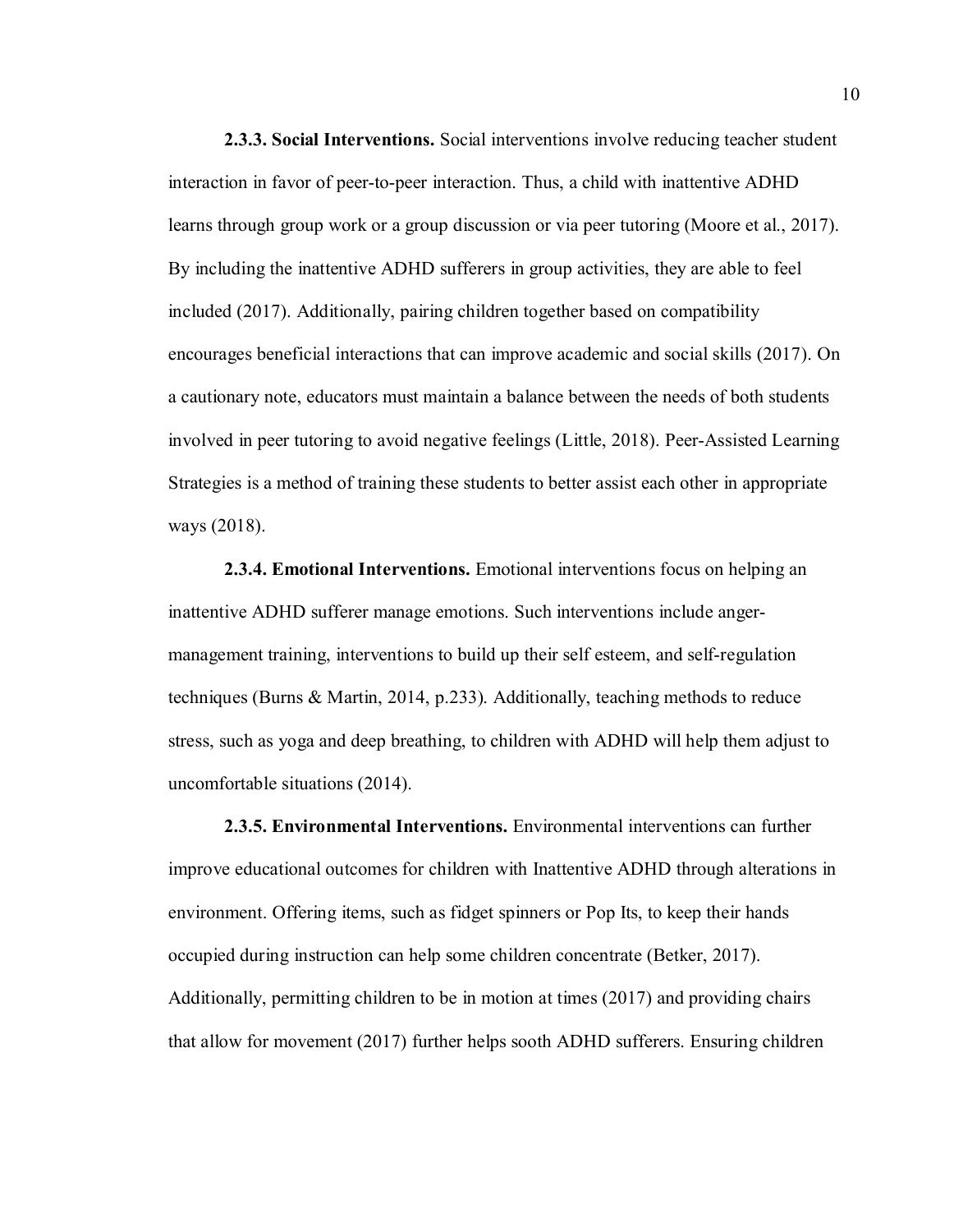with Inattentive ADHD have clear guidelines for daily activities is also important because it provides organization they might not otherwise have (2017).

Medication is another intervention of Inattentive ADHD. It is used to treat symptoms, aid in participating in daily activities in different settings, and improve other intervention outcomes (Ryan et al., 2011) of children with Inattentive ADHD. According to the Center for Disease Control's website, sixty-nine percent of children ages 6-11 are prescribed medication. Despite its wide usage, medication is not addressed in this paper due to the controversies surrounding potential negative side effects and associated monitoring requirements, which includes providing doses in the prescribed amount and ensuring children with Inattentive ADHD take them (Ryan et al., 2011).

These more traditional interventions can address many learning barriers associated with Inattentive ADHD. However, they do not fully engage and motivate children with Inattentive ADHD. One alternate intervention, which will be explored in the next section, has the potential to improve learning opportunities for children with Inattentive ADHD.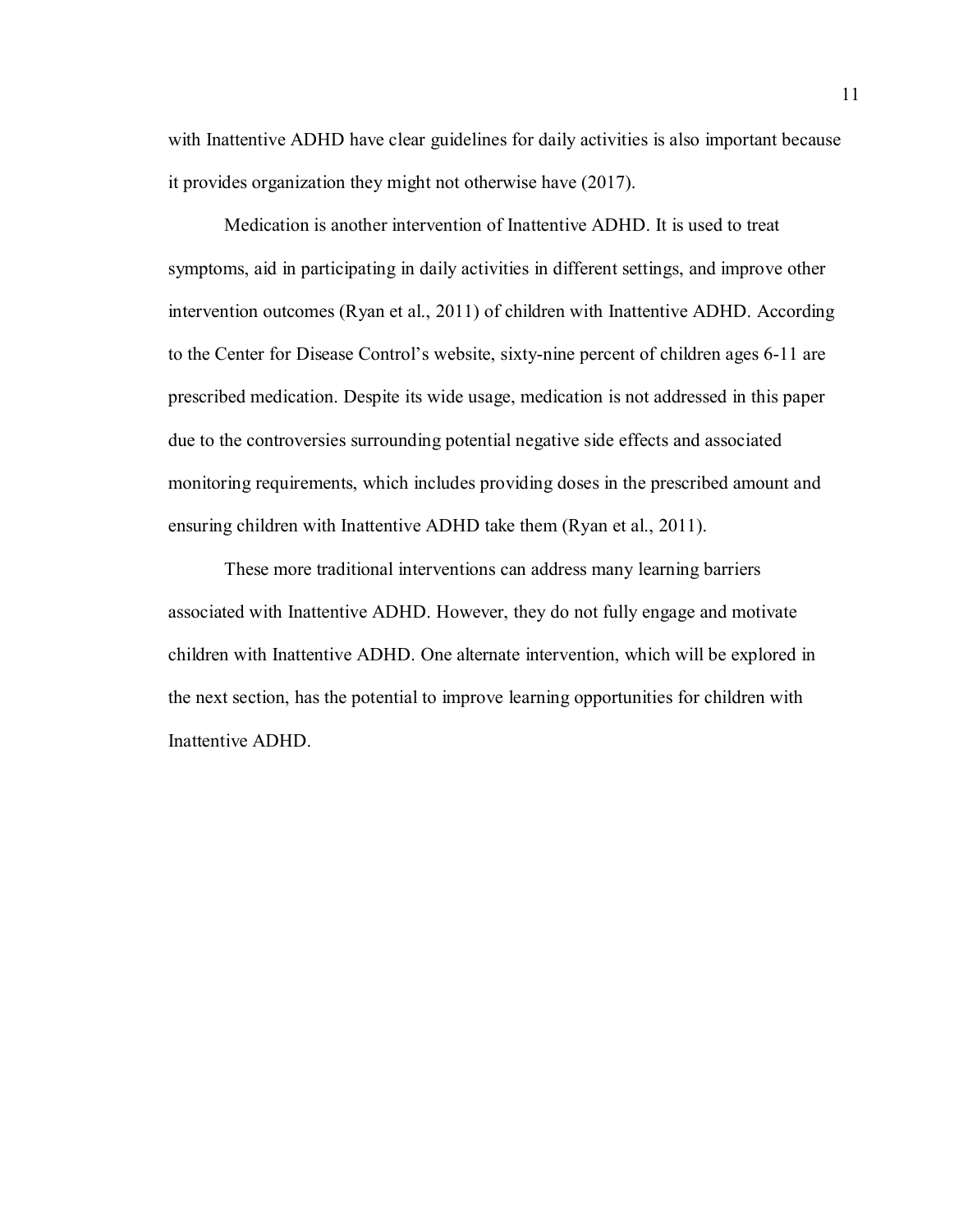#### **3. COMPUTER GAMIFICATION**

One approach to addressing Inattentive ADHD symptoms and enhance learning is to incorporate computer gamification into instructional plans. Computer gamification is the inclusion of game components ("Game," n.d) and elements (Groening & Binnewies, 2019) into different situations that typically do not involve digital games. Examples include creating subject-specific instruction using Minecraft or rewarding points for classroom behavior through ClassDojo. The purpose of computer gamification is to create the feeling of tasks being like a game (Groening & Binnewies, 2019). The central components of games are rules, challenges, interactions, and goals (Game," n.d.), which should be part of computer gamification. Rewards, leaderboards/levels/rarity, cooperation, competition, missions/objectives, avatars/characters, narratives/stories/novelty, rewards, renovation are some of the elements of computer gamification that promote the components of computer gamification.

To maximize benefits of computer gamification for children with Inattentive ADHD, it is important for educators and parents/guardians to determine goals, such as helping with a particular subject, improving a behavior, coping with emotions, or understanding how to make decisions and solve problems.

The gamification of education approach has the advantage of introducing what really matters from the world of video games – increasing the level of engagement of students – without using any specific game. The aim is to extract the game elements that make good games enjoyable and fun to play, adapt them and use those elements in the teaching processes. Thus, students learn, not by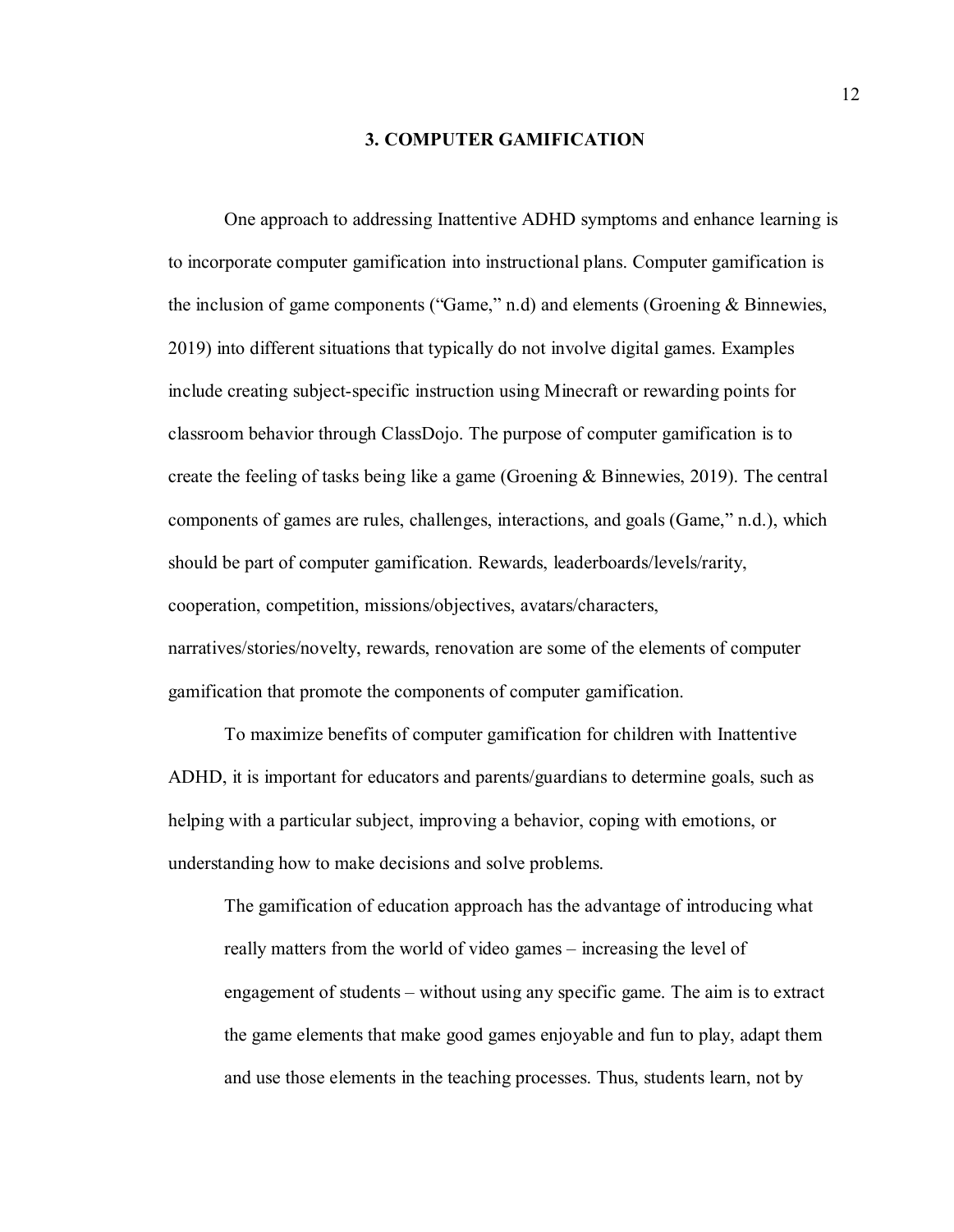playing specific games but they learn as if they were playing a game (Simões et al., 2013, p. 347).

As children with Inattentive ADHD are often able to concentrate on tasks they deem enjoyable for extended periods of time (Peñuelas‑Calvo et al., 2020), computer gamification can provide a beneficial method for delivering instruction and overcoming barriers that impede learning.

To further ensure computer gamification meets the instructional and learning needs of those involved, educators should take steps to ensure the goals, rules, challenges, and interventions serve their intended purpose. Applying these steps can assist in employing computer gamification: 1) Recognize the needs of each child with Inattentive ADHD and where and when learning will occur, 2) establish a purpose, 3) explore the computer gamification in practice, 4) determine what is needed to create the experience, and 5) implement elements (Nand et al., 2019). An additional step should include the evaluation of the elements and components in use.

Before elements are implemented, the components involving goals need to be determined. Goals--learning and game, rules, challenges, and interactions are the foundation of merging learning with computer gamification.

#### **3.1. GOALS**

Goals are what a "person or system" seeks to attain (Weitze et al., 2014, p226). Two types of goals involved in computer gamification are learning and game goals (Weitze et al., 2014). They can be delivered together or separately (2014). The method of concealing something not enjoyable with something that is without having a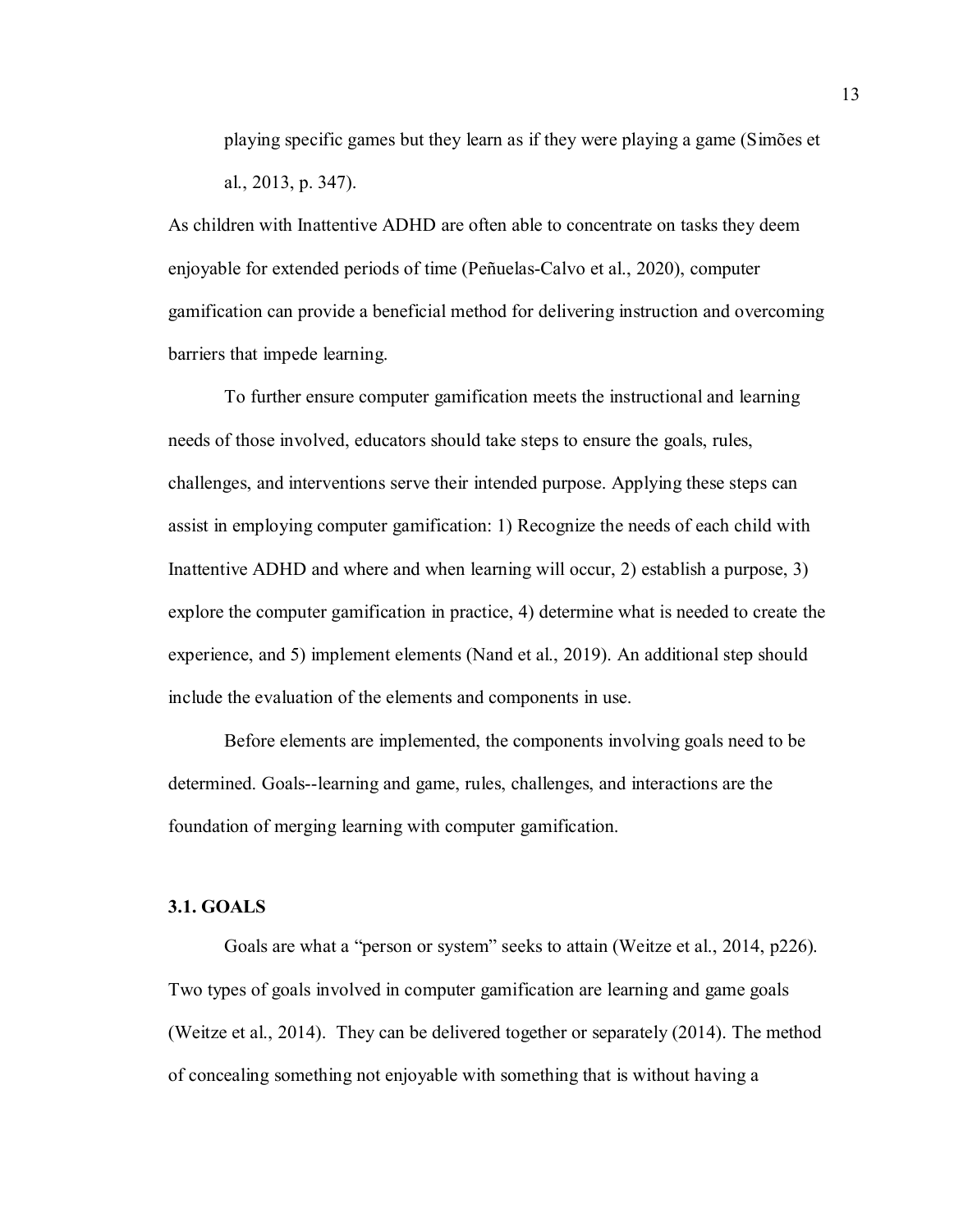relationship between them is termed "chocolate [sic] covered broccoli" (Weitze et al., 2014, p. 227). For example, a game may involve completing a task with an unrelated game used as a reward for another task. Another method is to have the learning goal as a step to reach the game goal.

Game goals are the objectives that the player attempts to fulfill in the game (Weitze et al., 2014). There typically is a main goal and smaller goals or sub-goals (Weitze et al., 2014). Each level requires a goal to be completed in order to reach the next level of the game or to complete the main goal. Goals should be solid and easily understood, include challenges that are obtainable, created to make the goal and process of achieving the goal desirable, and distributed with some goals occurring sooner and others later with a meaningful relationship between them (Weitze et al., 2014). Additionally, the game goal and process of achieving that goal need to be desirable (2014).

Learning goals are the "knowledge and intellectual" (Weitze et al., 2014, p. 227) capabilities expected to be developed from the game. Improving the abilities to focus, persist, solve problems, maintain relationships, and achieve are some of the learning goals of computer gamification for children with Inattentive ADHD.

Learning conditions, setting, goals, content, process, and evaluation/assessment (Weitze et al., 2014, p. 233) are aspects to consider when incorporating learning goals into a game. Conditions involve existing knowledge compared to what is required to complete tasks in the game (2014). Setting involves the time and environment of the game. Goals are the objectives of the game that are both "short-term and long-term" (Weitze et al., 2014, p. 233), which can be agreed upon with child, parents/guardians, and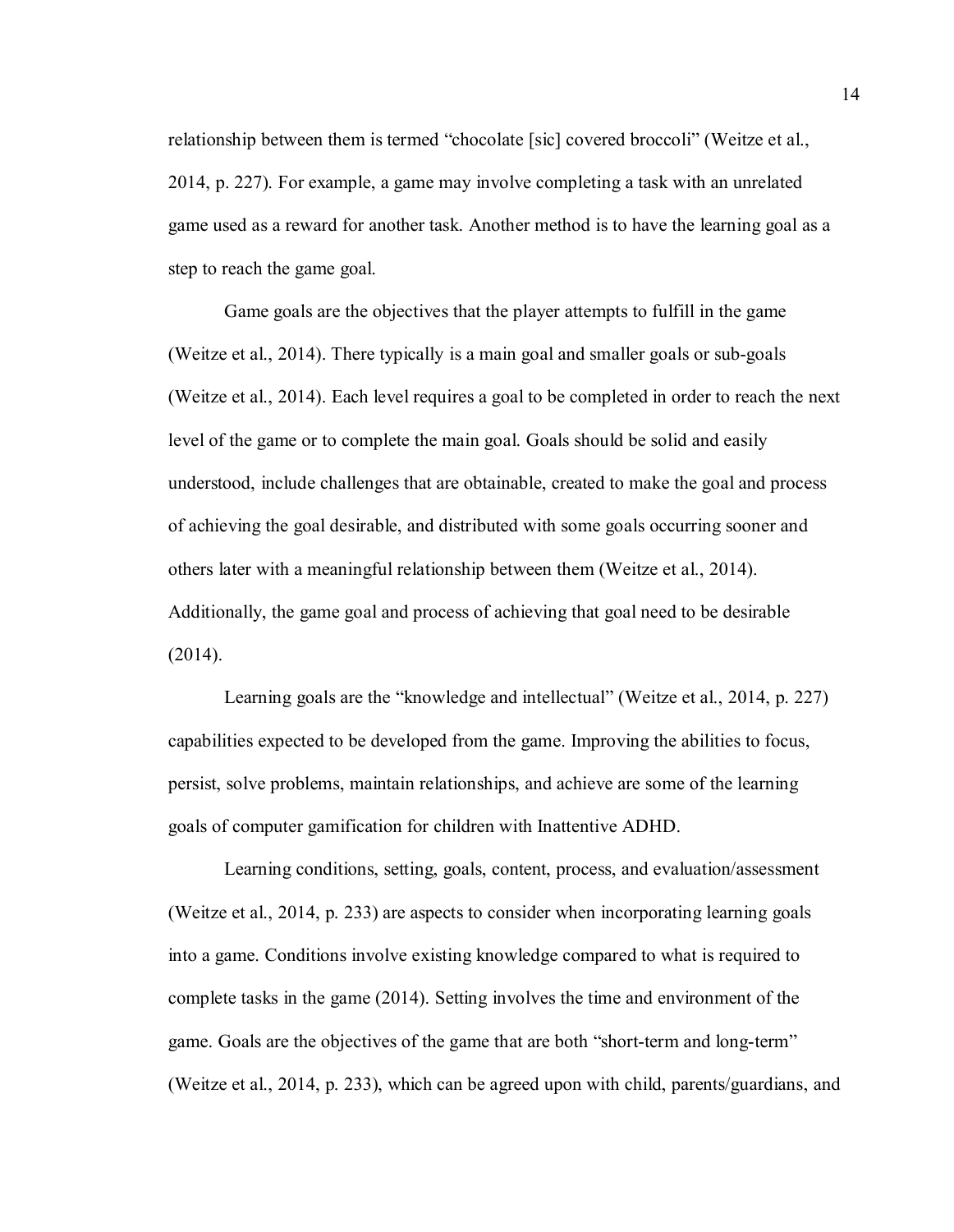educator to allow for the child's control in learning objectives (Weitze et al., 2014). Content encompasses the educational material selected to assist the child in achieving goals (2014). Process includes the context, instructional styles, and learning theories involved in the game (2014). Evaluation/assessment is determining if goals are met and monitoring progress toward them (2014).

Coordinating game and learning goals (Weitze et al., 2014) is essential for computer gamification to be effective.

When designing learning goals you should also be aware of the progression in the learning to make the goals attainable. Learning progressions within a content area begin at the novice level with the core concepts and skills as the learning goals; these core concepts and skills are considered fundamental. To progress through a content area to reach the learning goal, every learner needs to master these core competencies. For example, you could say that the student must learn and master the rules and procedures within each learning topic to achieve the learning goal. (p.235) While developing these goals for children with Inattentive ADHD, it is important to

remember they prefer ones that are easily defined and understood (Lumsden et al., 2016).

#### **3.2. RULES**

Rules serve to guide challenges to reach goals (Weitze et al., 2014). These rules must be learned in order to confront and defeat challenges in the game (2014). Rules can either be structured or unstructured. If the purpose of the game is purely for play, rules will not be as fixed because players have more control of the game (2014). With a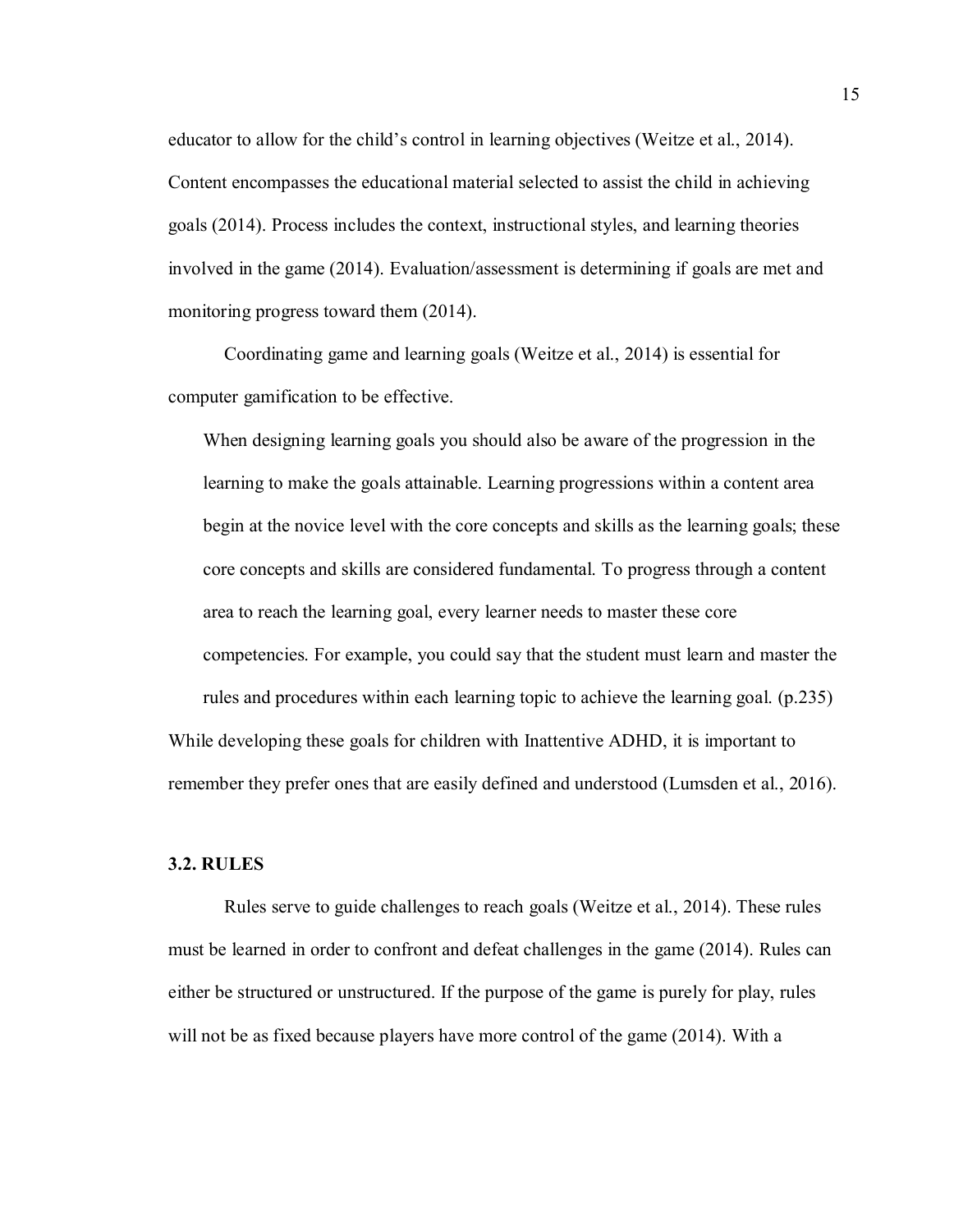purpose of achieving goals in the game, the rules are more structured (2014). When learning and game goals are blended, the rules tend to be the latter.

To achieve goals, rules must be present to govern the game. Structured rules are most appropriate for learning goals because they provide organization and consistent rules (Weitze et al., 2014). Structured rules determine how much time, as well as number of attempts, is allowed on each task (2014). They are informers of goals being met. If rules are unstructured, players have more flexibility in action taken (2014). As game and learning goals need to be in harmony for success, rules need to accommodate both.

#### **3.3. CHALLENGES**

Challenges are what a player must overcome to reach a goal (Weitze et al., 2014). These challenges can be sub-goals on the path to the main goal (2014). Challenges can be related to the main goal or a separate activity to invite more enjoyment into the game (2014). Challenges can be delivered in the form of cooperation or competition. This will vary according to the overall objective of the game.

Challenges can vary in relation to the abilities of players or according to the progression of the game (Weitze et al., 2014). For learning purposes, a game that logarithmically increases in difficulty as the player improves is best (2014). If playing a game for gaming or competition purposes, players may need challenges to occur periodically or increase in difficulty with advancement without regard to the players' skill levels (2014).

As previously mentioned, children with Inattentive ADHD may become easily frustrated if tasks are too difficult. By having sub-goals and a main goal, challenges are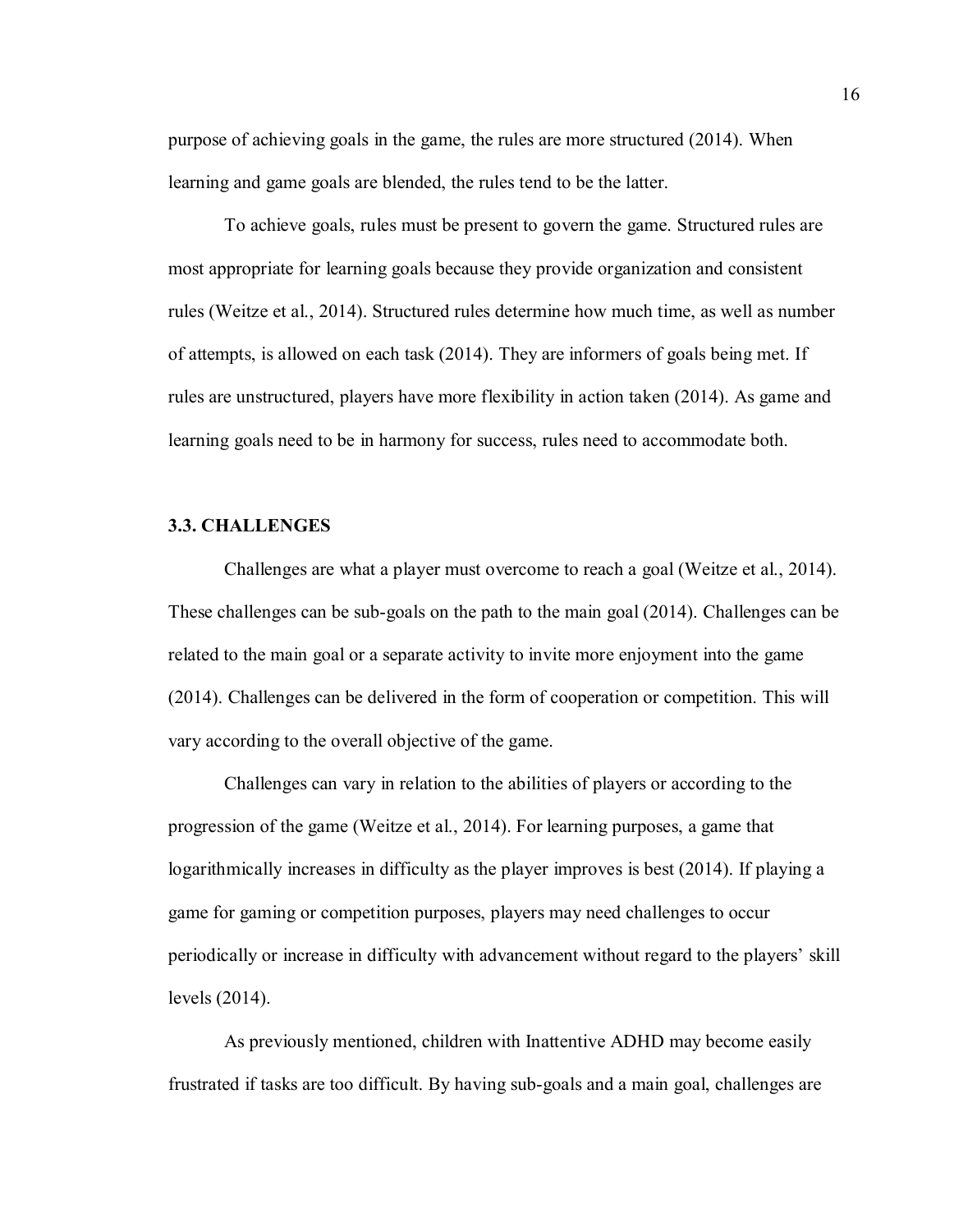more manageable. Furthermore, challenges should logarithmically increase in difficulty to reduce frustration of game and learning challenges.

#### **3.4. INTERACTIONS**

Interactions are how players communicate with the system (computer interaction) and/or other players (human interaction). These include actions taken or choices made by the player (Weitze et al., 2014) and how the system responds in the form of feedback (2014).These interactions inform players when they succeed in goals. Rewards are a positive source of interaction. Additionally, there may be interaction in the game between avatars/characters or in the form of cooperation.

Interactions can be minimal or frequent depending on the chosen learning goals of computer gamification. If a player is competitive and enjoys a more stressful environment, they would prefer competition over cooperation. For a player more interested in working with others or is easily stressed, cooperation would be more helpful.

For the components to be effective, children with Inattentive ADHD would benefit from elements being selected that promote the computer gamification experience rather than hinder it. Many elements have been shown to help address barriers associated with Inattentive ADHD, such as rewards increasing performance and motivation (Morsink et al., 2021) and virtual reality being used in the classroom to aid cognition (Shema-Shiratzky et al., 2019)). Including them in the creation of goals, rules, challenges, and interactions will enhance the computer gamification experience.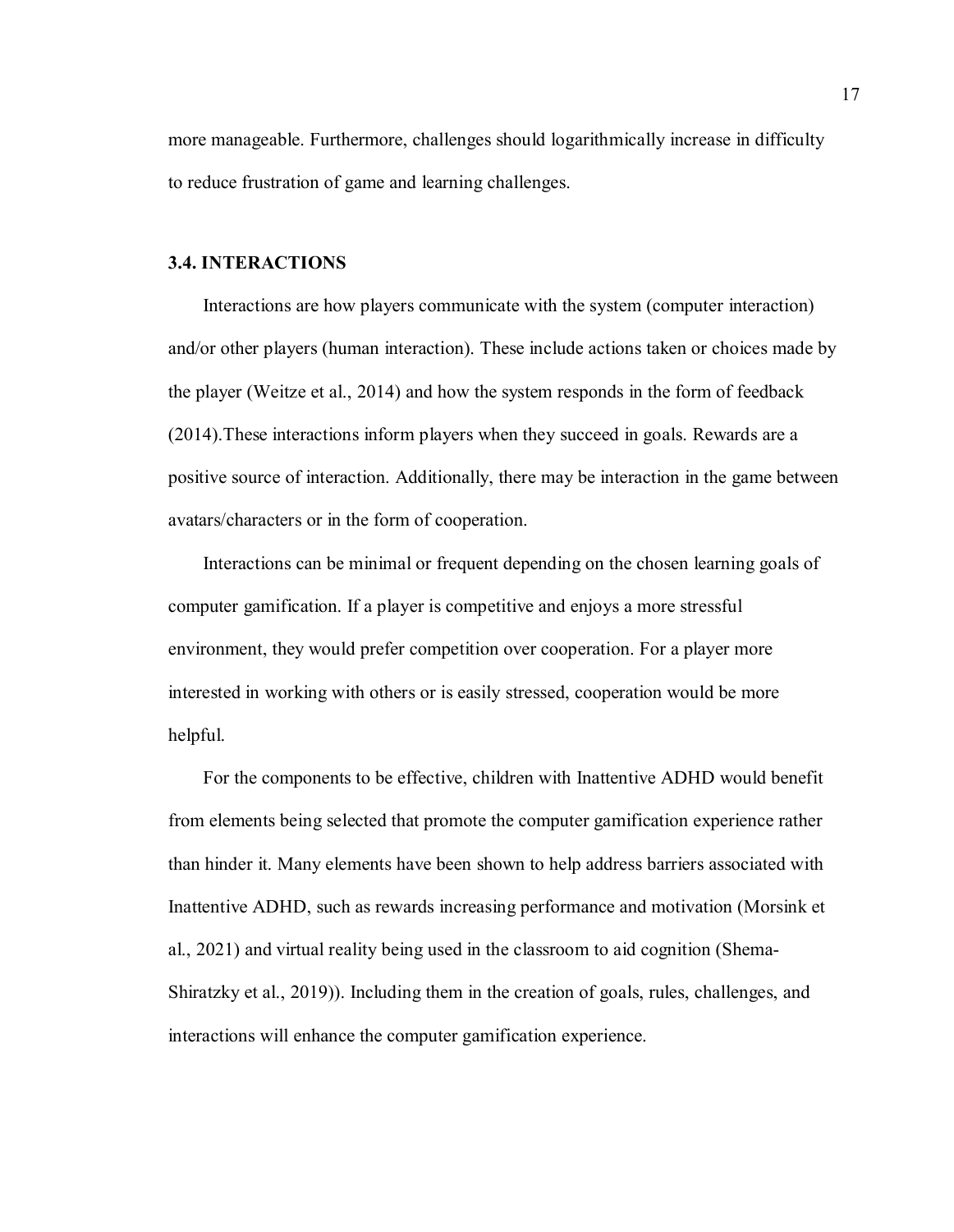#### **3.5. INTERVENTION OF ADHD SYMPTOMS**

Computer gamification can improve symptoms and learning outcomes for children suffering from Inattentive ADHD by serving as an emotional, behavioral, cognitive, social, and/or environmental intervention. Goals, rules, challenges, and interactions help guide the process of computer gamification and are the framework for this thesis.

**3.5.1. Behavioral Intervention.** The computer gamification goal of behavioral intervention is to help children with Inattentive ADHD confront issues related to attention, which includes engagement and motivation in completing tasks. Rules should be structured to allow for them to maintain focus on the learning goals. They should be allowed more than one attempt to prevent them from giving up on the learning goal. Assistance should be provided by educators as required. Furthermore, tasks need to begin with less difficulty so they can become familiar with the game being used. As familiarity and skills increase, the tasks can logarithmically increase in difficulty. Interactions should be minimal due to the tendency for children with Inattentive ADHD to become distracted, which would include limiting elements involved.

A behavioral intervention goal of computer gamification for children with Inattentive ADHD may be to improve behaviors involving participation, movement, and completion of tasks. Rules that allow for feedback in the form of rewards, display of progression, and activities that allow for stimulation, while keeping focused on goals, are encouraging to maintain focus on the assignment. Challenges to these rules may include changes in levels, different types of sub-goals or activities that offer a variety of interesting events while working toward a main goal, an achievable progression of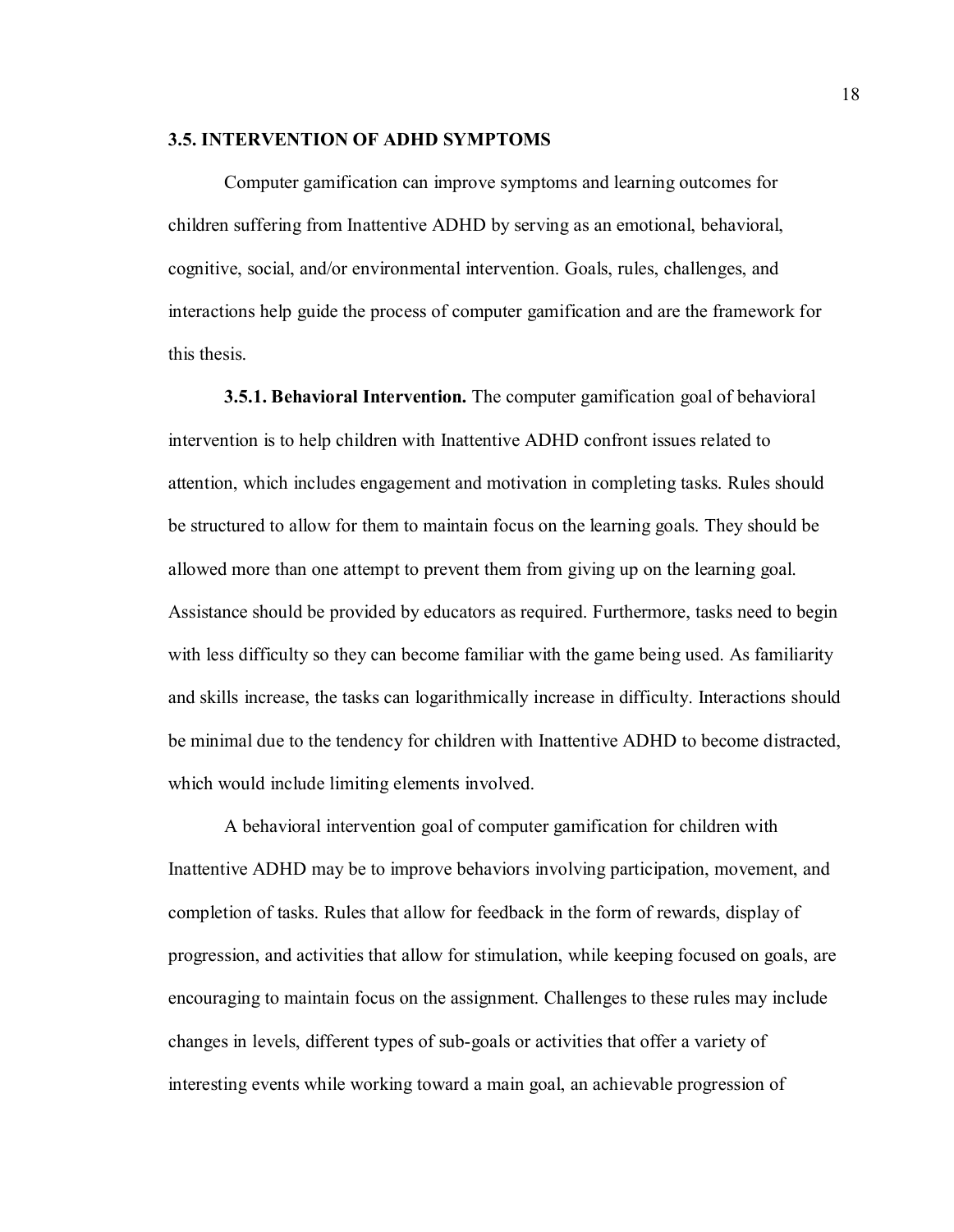difficulty, frequent offering of rewards without them demanding more to obtain, and the ability to customize different items or characters within the game. Interactions could be feedback in the form of rewards or levels, reattempts, or new tasks within the game.

Behavioral issues can further be confronted through computer gamification by assisting Inattentive ADHD in focusing on tasks, assisting in guiding behavior through rewards and feedback (Mese et al., 2019), and interacting with peers using avatars (Koppitsch & Meyer, 2021). Computer gamification can also increase extrinsic and intrinsic motivation for inattentive ADHD sufferers. Extrinsic motivation is derived from accomplishing a task for the purpose of receiving an external benefit (Mekler et al., 2017). Rewards are an external benefit that was found to improve motivation in inattentive ADHD sufferers in a study involving thirty-four participants with ADHD from the ages of eight to sixteen (Morsink et al., 2016). Intrinsic motivation involves engaging in tasks for the purpose of pleasure (Mekler et al., 2017). Extrinsic and intrinsic motivation may be explained as behaviors that are driven by "external reward or punishment" or "personal ambition or enjoyment" (Brigham, 2015, p. 475). The enjoyment and engagement provided by computer gamification can increase intrinsic motivation (Lumsden et al., 2016). Engagement through interest is important to maintain attention (Low, 2021). Computer gamification also creates a link between the material presented and its purpose to aid in learning (Denny, 2016).

Combined with motivation, engagement aids in behavioral changes and encourages inattentive ADHD sufferers to finish assignments (Farcas & Szamosközi, 2016, p. 26). Computer gamification can change attitudes about assignments by treating them as missions (Lynch, 2017). Additionally, computer gamification encourages

19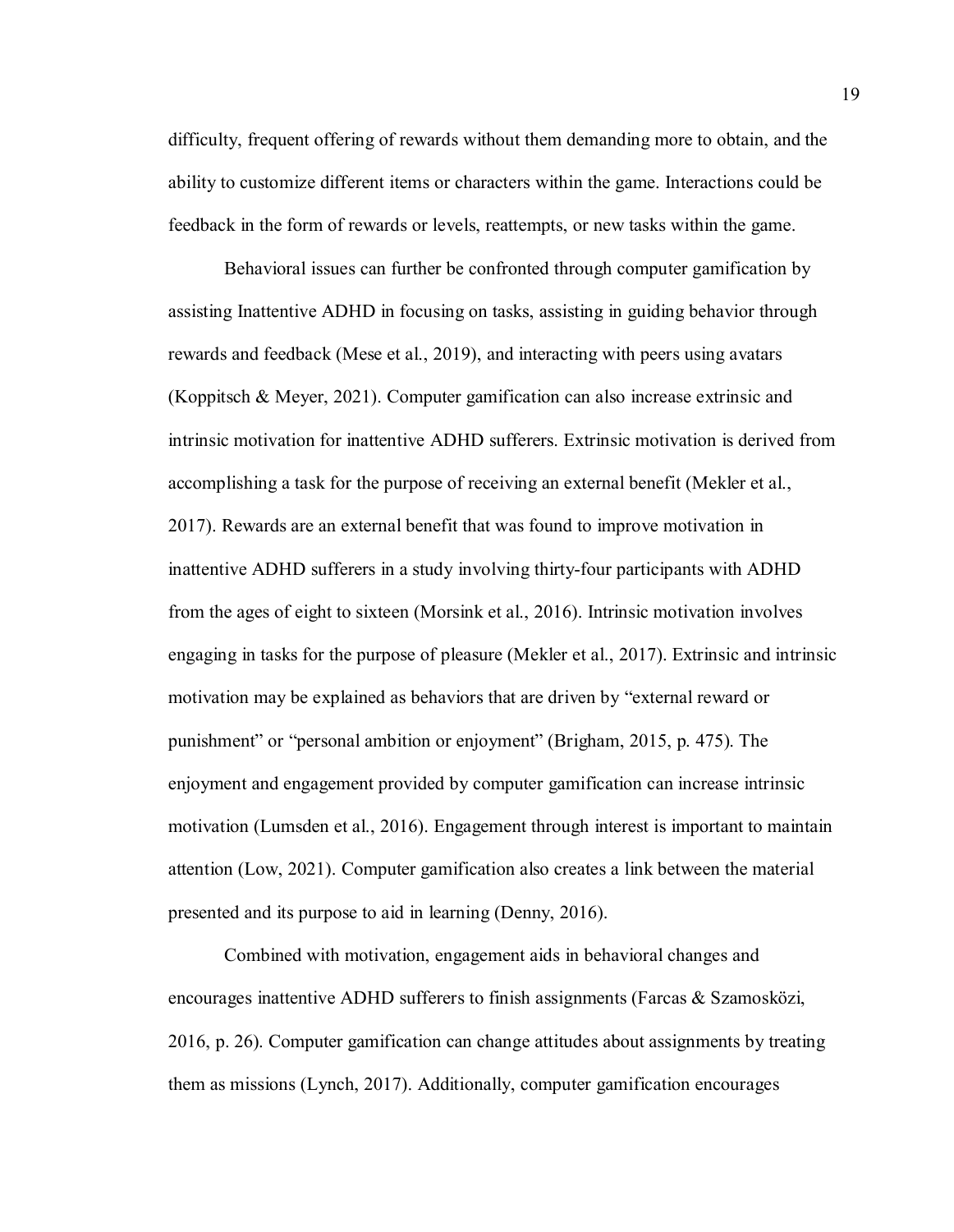participation (Nand et al, 2019, p.2) and inspires a "sense of accomplishment and progress" (Brigham, 2015, p.474), which stimulates behaviors necessary for learning. Feedback, such as point and levels (Mese et al., 2019), can serve as an "effective method supporting students to direct to intended behaviors" (Mese et al., 2019, p.121).

**3.5.2. Cognitive Intervention.** Cognitive interventions with computer gamification may include goals of problem solving, task switching, or subject-specific improvements. To assist with these goals, rules should be structured to allow for new attempts at tasks, learner initiated changes in environment, and frequent rewards with added bonuses. To challenge children with Inattentive ADHD, include sub-goals, missions/objectives to complete, and levels to advance. Interactions can be in the form of narratives/stories/novelty, rewards as feedback, and choices that impact the game.

Computer gamification can improve learning outcomes (Farcas & Szamosközi, 2016) for inattentive ADHD sufferers. One way is by improving working memory including problem solving, decision making, and task switching (Lumsden et al., 2016). Another is through offering reinforcement (rewards) (Farcas & Szamosközi, 2016) and immediate feedback (2016) to assist in overcoming learning barriers for children with Inattentive ADHD. Providing prompt responses allow mistakes and accomplishments to be recognized (Lynch, 2017). A third option is to incorporate learning with physical activity. Exergaming, the combination of exercise and gaming, was shown to promote executive function in one study of fifty-one children with ADHD (Benzing & Schmidt, 2019). Combining learning with exercise may help inattentive ADHD sufferers who exhibit hyperactivity and impulsivity (2019, p. 1243). Narratives/stories, points, badges,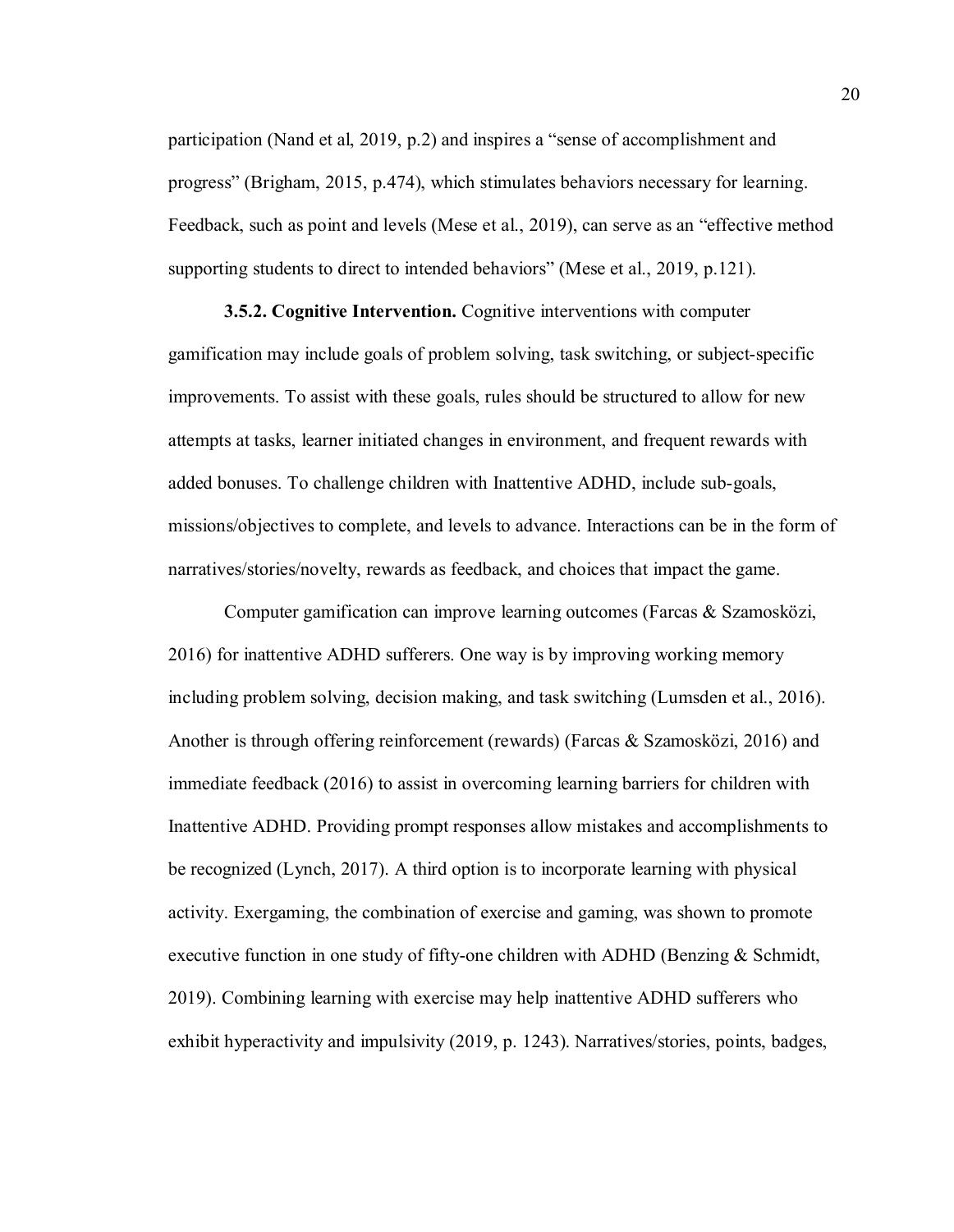cooperation, and mission/objectives are some of the elements that can aid in problem solving and decision making.

**3.5.3. Social Intervention.** Using computer gamification as a social intervention for children with Inattentive ADHD would involve goals to encourage positive interactions and help learn to participate in teamwork. These goals may be to learn to work in groups, to focus on a conversation, or to respond to conflict with others. To help reach these goals, rules could include socially-related and/or task-related rewards, choices of avatar or character, and opportunities to complete tasks again if improvements are needed. Challenges could be cooperation or competition with consideration given to skill level and individual preferences for competing. Interactions should be kept at a minimal in regards to the number of people involved to avoid too many distractions.

Social interventions offered by gamification can positively influence relationships with peers, address self-esteem, and feelings of belonging for children with Inattentive ADHD. Social interactions can be improved by the social elements offered by computer gamification, such as cooperation (Groening & Binnewies, 2021), competition (2021) and leaderboards (Sitra et al., 2017). These interactive aspects of cooperative gaming "facilitate cooperation among players to achieve a common goal, such as trying to impair other players or outperform them, and help players build individual in-game identities by assuming meaningful roles and receiving recognition from other players'' (Safapour et al., 2019, p.2). Computer gamification also teaches a new way to interact with others, while learning (2019). One reason is "children learn by playing with others, creating and improving their zone of proximal development; as they play, they are more involved in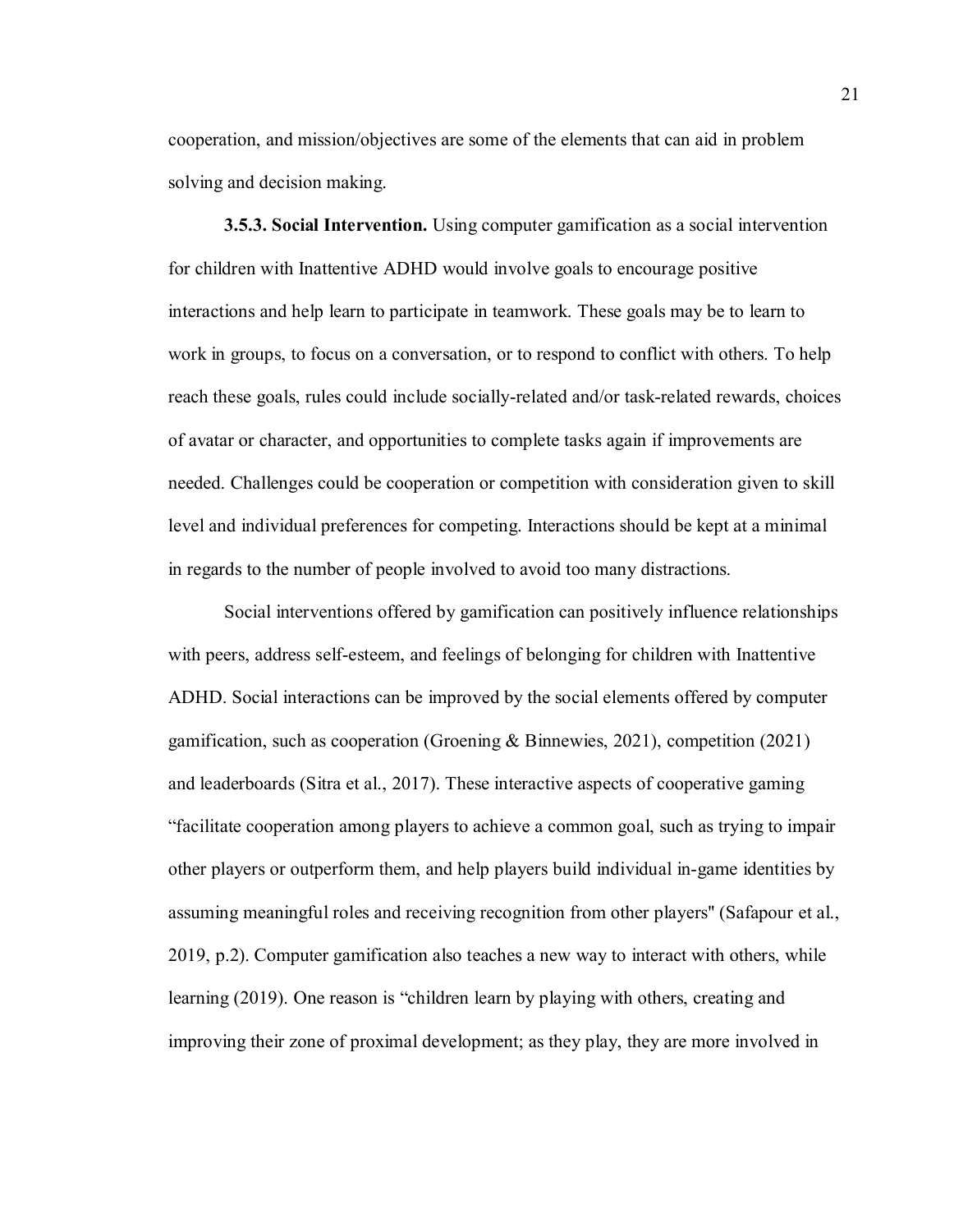carrying out complex activities" (Nand et al., 2019, p.2). Avatars/characters can encourage interactions with other avatars/characters (Koppitsch & Meyer, 2021).

**3.5.4. Emotional Intervention.** Goals of emotional intervention through computer gamification focus on coping with emotions and reducing stress, anxiety, and anger. Rules should be structured and permit reattempts at achieving the main goal. Challenges may include cooperation. Rewards should come frequently without it becoming more difficult to obtain them. The game should logarithmically challenge children with Inattentive ADHD so tasks increase at a level in accordance with their skill. Interactions should incorporate positive feedback, frequent rewards or bonus activities, and should use a limited number of elements.

"Gamification forges emotional connections'' (Denny, 2016, p.16), which in turn impacts "actions and reactions" (Alqithami, 2021, p. 3). Additionally, it can reduce stress, anxiety, and hostility (Denny, 2016) that may be present in children with ADHD. Emotions have been linked to self-regulation and attention (Alqithami, 2021). Selfregulation improvements can enhance "engagement, completion, and accuracy" (Harrison et al., 2020, p. 56) of tasks. When tasks create an emotional relationship with performers and are deemed important, attention is promoted (Alqithami, 2021). "Attention is a mental muscle that can be strengthened by exercising the brain" (Alqithami, 2021, p.2), which can be assisted with computer gamification. Computer gamification also increases satisfaction (Gafni et al., 2018).

"Gamification can be more successful in motivating players by putting more accent on positive (pleasure, sympathy, connectedness, competition) feelings, while holding back on negatives (envy, anger, desperation, helplessness)" (Imran, 2019, p. 3).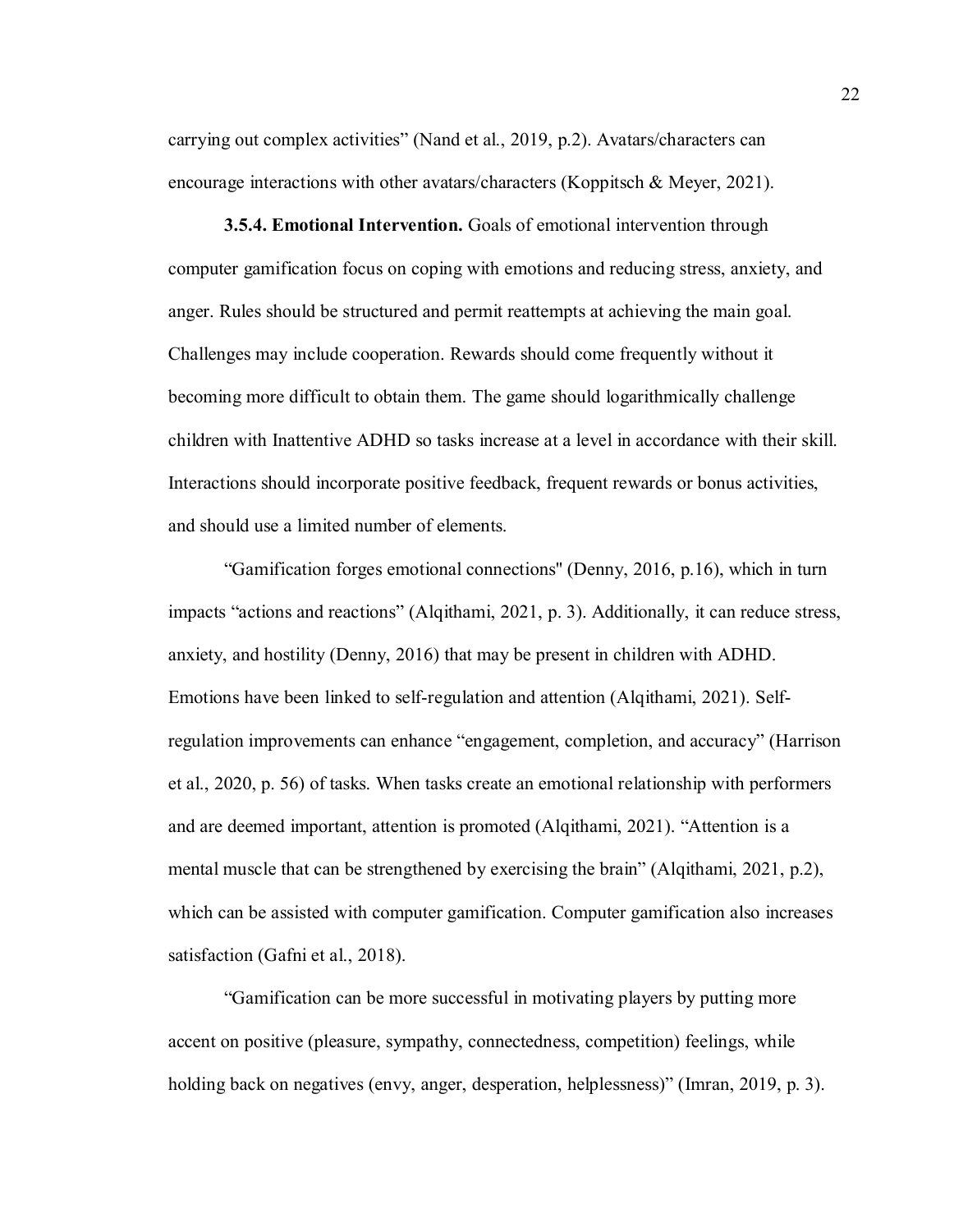Narratives, rewards, and competition are some of the elements that inspire emotions. Computer gamification feedback has been shown to increase dopamine levels (Denny, 2016), which has been shown to be lower in children with Inattentive ADHD. Additionally, graphics offer visual stimulation, which helps govern attention.

**3.5.5. Environmental Intervention.** By nature of being a game, computer gamification serves as an environmental intervention in itself, which can promote many goals for children with Inattentive ADHD. Some goals may be to learn to focus on tasks or complete them in a timely manner without frustration. Rules that would assist with these goals allow for renovation in the game, consistent rewards for tasks, and ability to manipulate the environment by completing sub-goals within the game. Challenges could include missions with clear objectives, competing or working with others, or earning bonus items, such as smaller missions or new paths within the game.

Environmental obstacles can be confronted through the design and use of computer gamification by inviting attention, concentration, and engagement. The design of computer gamification can offer a variety of benefits, such as creating structure (Betker, 2017) (e.g. missions/objectives, narratives/stories), offering visual focus (Alqithami, 2021) (e.g. avatars, narratives, graphics), and furnishing hurdles to defeat (Alqithami, 2021) (e.g. competition, missions). Ability to manipulate the environment is a benefit of Augmented and Virtual Realities (Alqithami, 2021). Augmented Reality has been used to improve behavior by gamifying cognitive behavior therapy (Alqithami, 2021). In one study involving fourteen children with ADHD between the ages of eight and twelve, Virtual Reality combined with physical exercise was shown to improve executive function and memory (Shema-Shiratzky et al., 2019).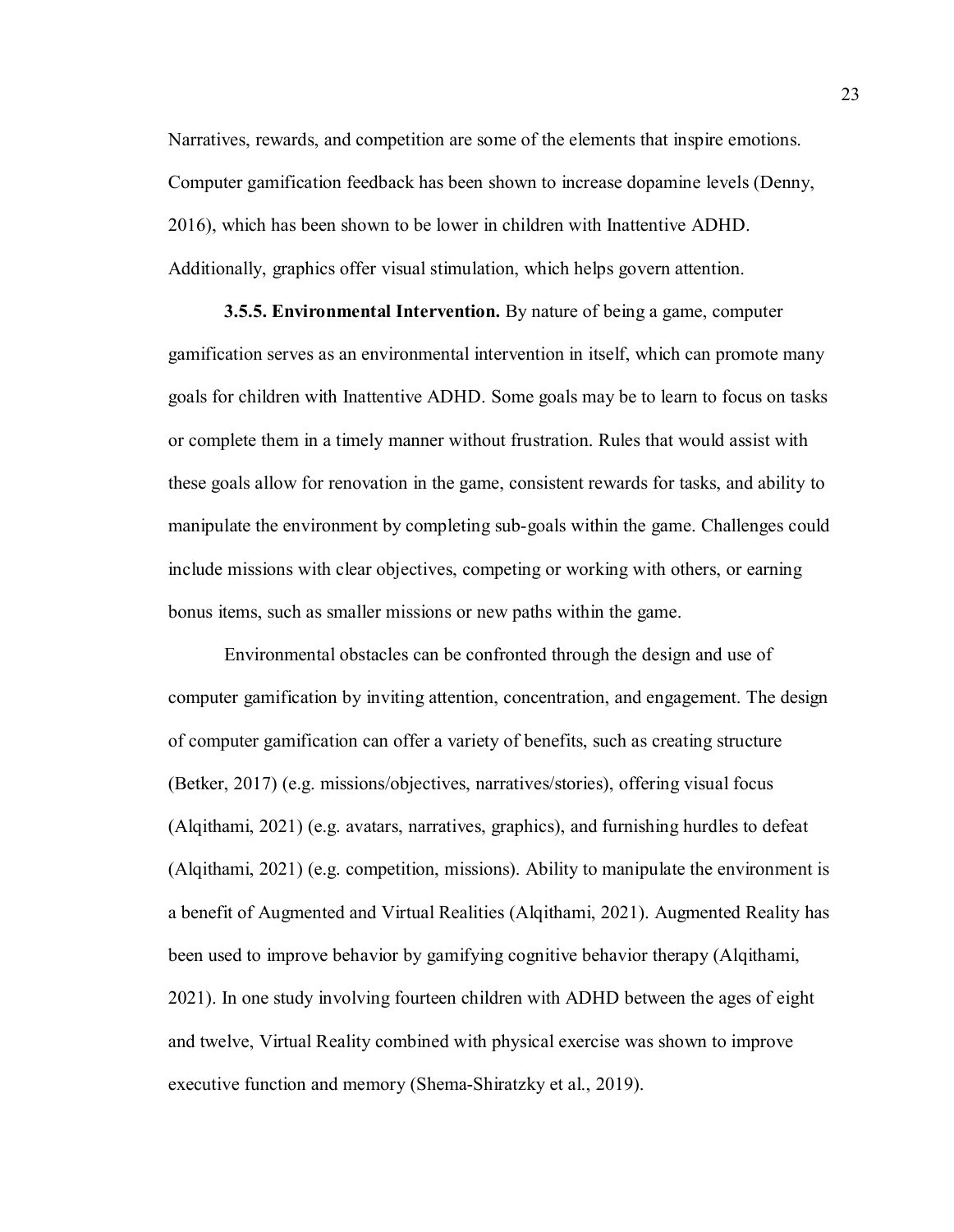**3.5.6. Overall Computer Gamification Intervention.** Through appropriate goals, rules, challenges, and interactions, computer gamification can assist in reducing the aforementioned barriers that are encountered by children with Inattentive ADHD. To encourage success in using computer gamification as an intervention for Inattentive ADHD, rules should be structured, allow for a predetermined number of reattempts (based on the child's aptitude) combined with interventions before maximum attempts are reached or the child becomes overly frustrated, and rewards should be consistent without becoming more difficult to obtain as tasks require more abilities. Challenges should logarithmically increase as skills improve and goals are met. Interactions should be minimal with consideration given to the number of people and elements included. Additionally, interactions should include rewards. These are represented by Figure 3.1.

# **Computer Gamification Overall Intervention**



Figure 3.1 Overall Computer Gamification Interventions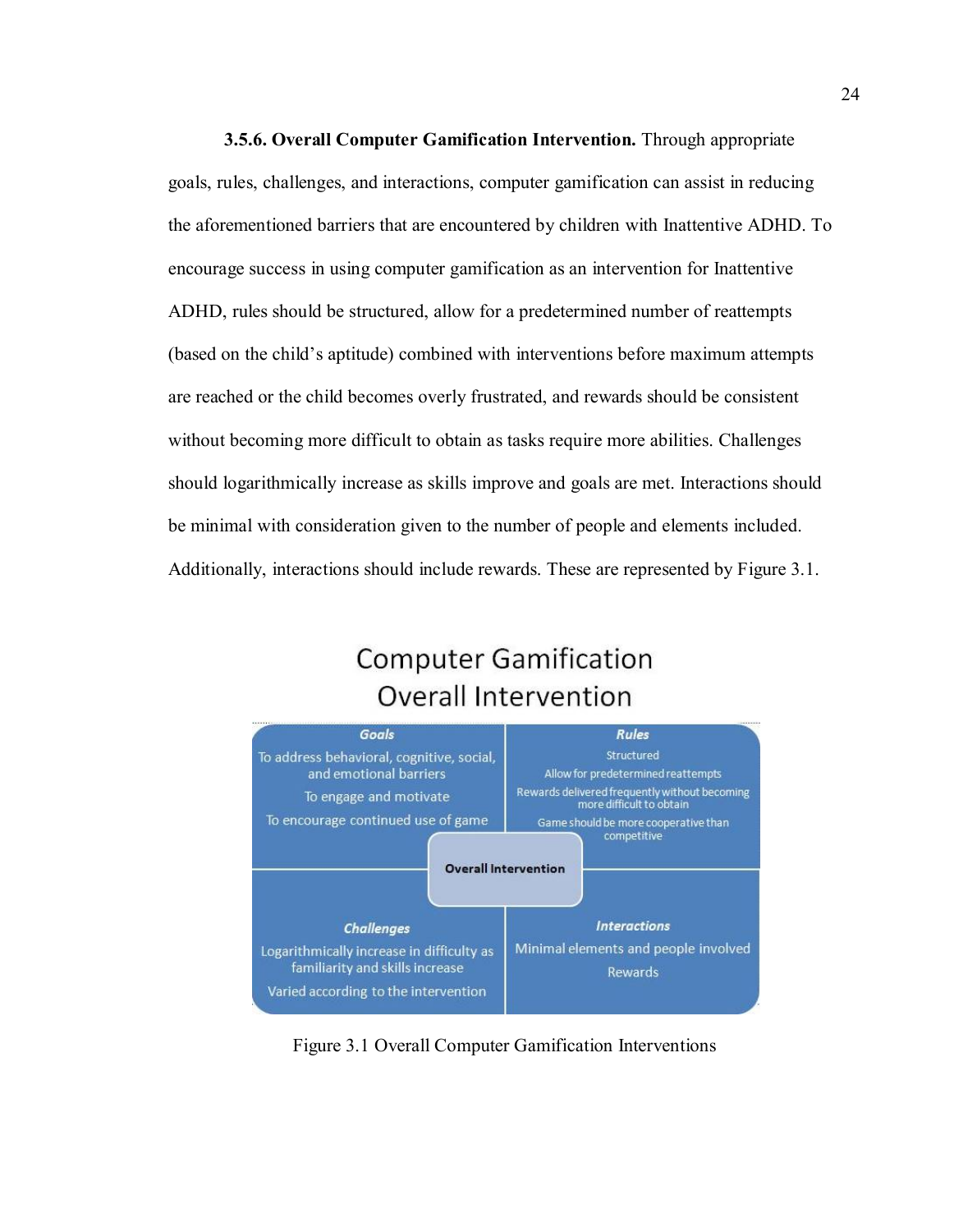## **4. CONCLUSION**

Children with Inattentive ADHD can benefit from learning with computer gamification. Computer gamification has the potential to serve as an intervention to overcome the behavioral, cognitive, social, emotional, and environmental barriers that this population may experience. Goals are important to examine from both learning and gaming perspectives for successful gamification. Rules, challenges, and interaction support these goals. Elements add enjoyment and help ensure goals are met with greater ease through strengthening the abilities of children with Inattentive ADHD by promoting focus, persistence, problem solving, positive relationships, and learning achievements.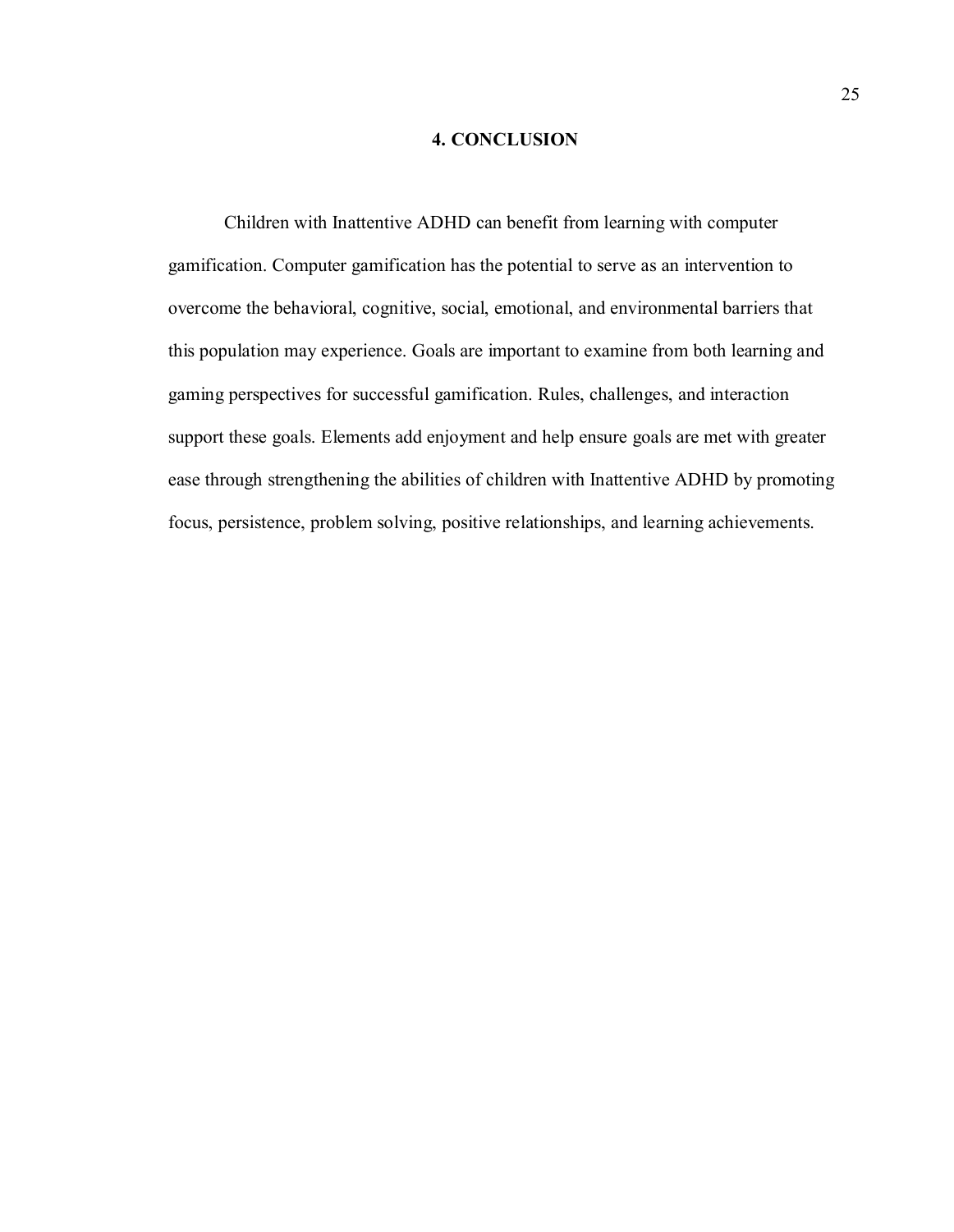#### **BIBLIOGRAPHY**

- Ahmadi, N., Mohammadi, M. R., Araghi, S. M., & Zarafshan, H. (2014). Neurocognitive Profile of Children with Attention Deficit Hyperactivity Disorders (ADHD): A comparison between subtypes. Iranian Journal of Psychiatry, 9(4), 197–202.
- Alqithami, S. (2021). A serious-gamification blueprint towards a normalized attention. Brain Informatics, 8(1), 6. https://doi-org.libproxy.mst.edu/10.1186/s40708-021- 00127-3
- An, Y. (2020). Designing effective gamified learning experiences. *International Journal of Technology in Education* (IJTE), 3(2), 62-69.
- Baumeister, S., Wolf, I., Hohmann, S., Holz, N., Boecker-Schlier, R., Banaschewski, T., & Brandeis, D. (2019). The impact of successful learning of self-regulation on reward processing in children with ADHD using fMRI. ADHD Attention Deficit and Hyperactivity Disorders, 11(1), 31–45. https://doiorg.libproxy.mst.edu/10.1007/s12402-018-0269-6
- Betker, C. (2017). *Environmental strategies for managing attention deficit hyperactivity disorder*. Journal of Childhood & Developmental Disorders. https://childhooddevelopmental-disorders.imedpub.com/environmental-strategies-for-managingattention-deficit-hyperactivity-disorder.php?aid=21065
- Benzing, V., & Schmidt, M. (2019). The effect of exergaming on executive functions in children with ADHD: A randomized clinical trial. Scandinavian Journal of Medicine & Science in Sports, 29(8), 1243–1253. https://doiorg.libproxy.mst.edu/10.1111/sms.13446
- Brigham, T. J. (2015). An Introduction to Gamification: Adding Game Elements for Engagement. Medical Reference Services Quarterly, 34(4), 471–480. https://doiorg.libproxy.mst.edu/10.1080/02763869.2015.1082385
- Boon, H. J. (2020). What do ADHD neuroimaging studies reveal for teachers, teacher educators and inclusive education? Child & Youth Care Forum, 49(4), 533–561. https://doi-org.libproxy.mst.edu/10.1007/s10566-019-09542-4
- Bunford, N., Kujawa, A., Dyson, M., Olino, T., & Klein, D. N. (2021). Examination of developmental pathways from preschool temperament to early adolescent adhd symptoms through initial responsiveness to reward. Development and Psychopathology. https://doi-org.libproxy.mst.edu/10.1017/S0954579420002199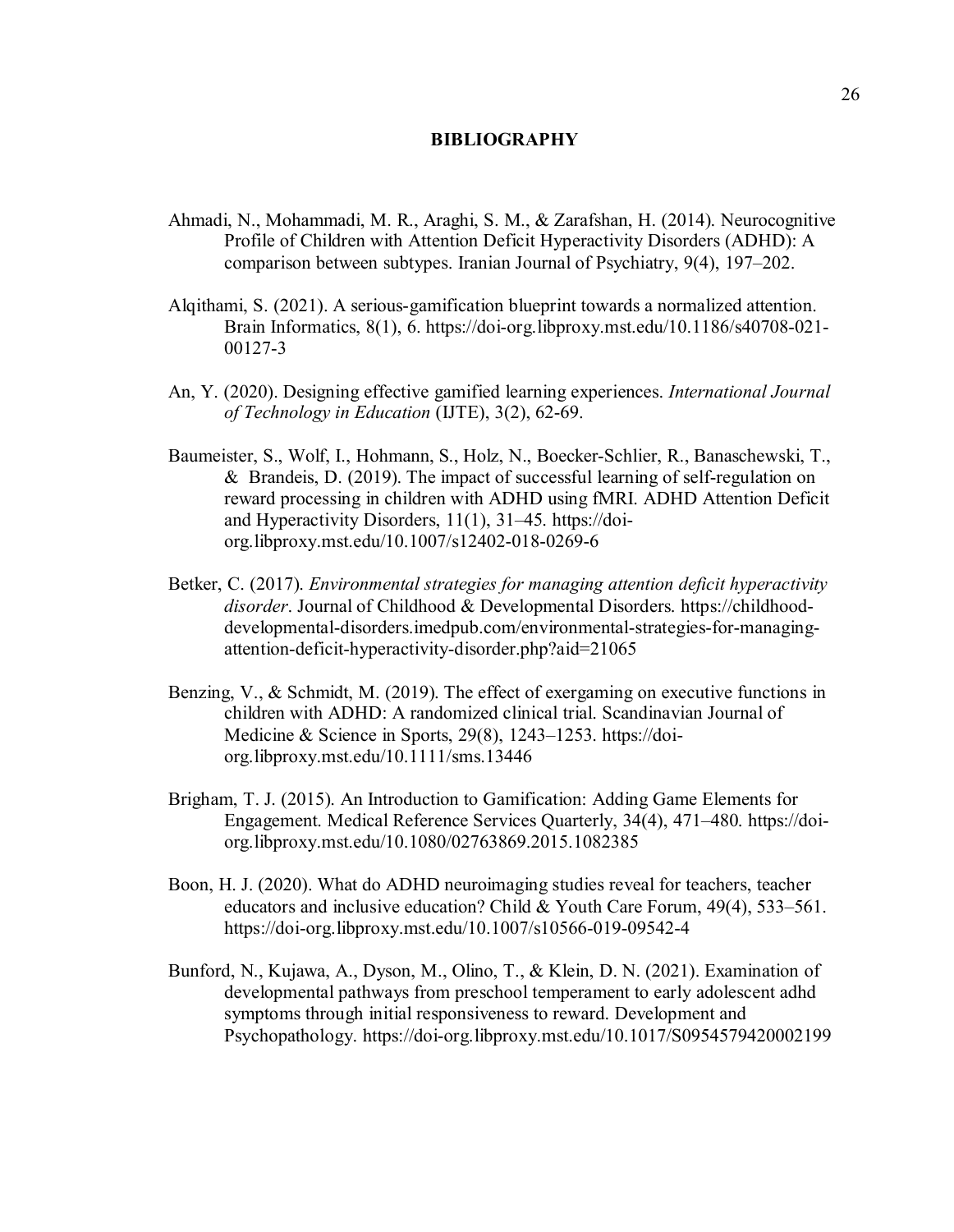- Burns, E., & Martin, A. J. (2014). ADHD and adaptability: The roles of cognitive, behavioural, and emotional regulation. Australian Journal of Guidance and Counselling, 24(2), 227–242. https://doi.org.libproxy.mst.edu/10.1017/ jgc.2014.17
- Centers for Disease Control and Prevention. (n.d-a) *Attention-Deficit/Hyperactivity Disorder (ADHD): Data and Statistics About ADHD.* https://www.cdc.gov/ncbddd/adhd /data.html
- Centers for Disease Control and Prevention.(n.d-b) *Attention-Deficit/Hyperactivity Disorder (ADHD): Symptoms and Diagnosis of ADHD*. https://www.cdc.gov/ncbddd/adhd/diagnosis.html
- Children and Adults with Attention-Deficit/Hyperactivity Disorder (CHADD). (n.d.) *Diagnosing ADHD.* https://chadd.org/about-adhd/diagnosing-adhd/
- Colomer, C., Berenguer, C., Roselló, B., Baixauli, I., & Miranda, A. (2017). The impact of inattention, hyperactivity/impulsivity symptoms, and executive functions on learning behaviors of children with ADHD. Frontiers in Psychology, 8. https://doi-org.libproxy.mst.edu/10.3389/fpsyg.2017.00540
- Costa, R. (2020). A classroom self-regulation toolbox: A collaborative program between occupational therapists and teachers for children with ADHD [ProQuest Information & Learning]. In Dissertation Abstracts International Section A: Humanities and Social Sciences (Vol. 81, Issue 5–A).
- Czamara, D., Tiesler, C. M. T., Kohlböck, G., Berdel, D., Hoffmann, B., Bauer, C.-P., Koletzko, S., Schaaf, B., Lehmann, I., Herbarth, O., von Berg, A., Müller-Myhsok, B., Schulte-Körne, G., & Heinrich, J. (2013). Children with ADHD Symptoms Have a Higher Risk for Reading, Spelling and Math Difficulties in the GINIplus and LISAplus Cohort Studies. PLoS ONE, 8(5), 1–7. https://doiorg.libproxy.mst.edu/10.1371/journal.pone.0063859
- Denny, J. (2016). Colouring in the grey matter. E.Learning Age, 16–17.
- Dovis, S., Van der Oord, S., Huizenga, H. M., Wiers, R. W., & Prins, P. J. M. (2015). Prevalence and diagnostic validity of motivational impairments and deficits in visuospatial short-term memory and working memory in ADHD subtypes. European Child & Adolescent Psychiatry, 24(5), 575–590. https://doiorg.libproxy.mst.edu/10.1007/s00787-014-0612-1
- Farcas, S., & Szamosközi, I. (2016). The effects of working memory trainings with game elements for children with ADHD. A meta-analytic review. Transylvanian Journal of Psychology, 1, 21–44.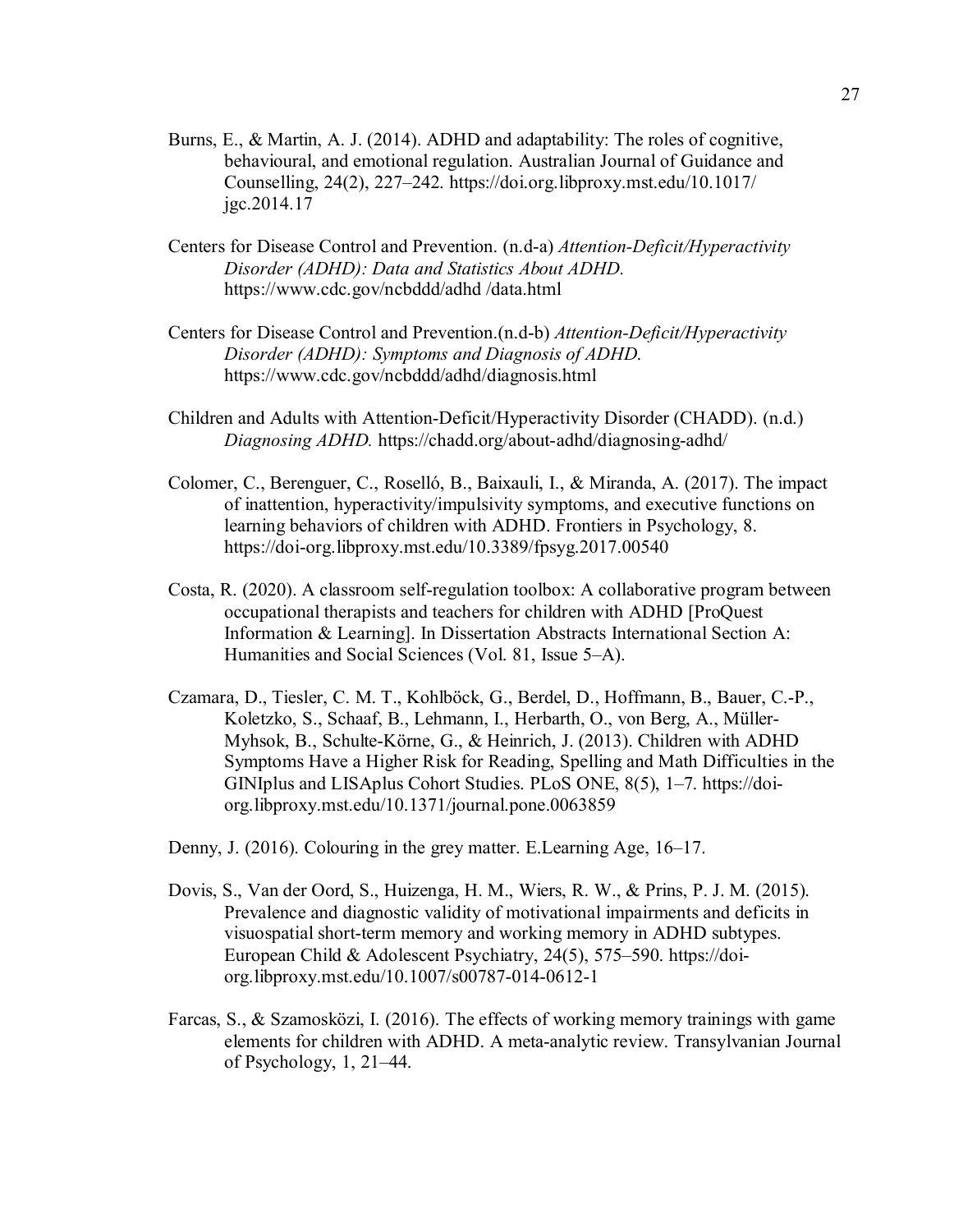- Fosco, W. D., & Hawk, L. W. (2017). Relating lab to life: Decrements in attention over time predict math productivity among children with ADHD. Child Neuropsychology, 23(2), 148–158. https://doiorg.libproxy.mst.edu/10.1080/09297049.2015.1089982
- Frye, D. *What is Dyscalculia? Math learning disability overview*. Additude. https://www.additudemag.com/what-is-dyscalculia-overview-and-symptombreakdown/
- Gafni, R., Achituv, D. B., Eidelman, S., & Chatsky, T. (2018). The effects of gamification elements in e-learning platforms. Online Journal of Applied Knowledge Management, 6(2), 37–53. https://doiorg.libproxy.mst.edu/10.36965/ojakm.2018.6(2)37-53
- Game. (30 October 2021). In Wikipedia. https://en.wikipedia.org/wiki/Game
- Groening, C., & Binnewies, C. (2019). 'Achievement unlocked!'—The impact of digital achievements as a gamification element on motivation and performance. Computers in Human Behavior, 97, 151–166. https://doiorg.libproxy.mst.edu/10.1016/j.chb.2019.02.026
- Groening, C., & Binnewies, C. (2021). The More, the Merrier? How Adding and Removing Game Design Elements Impact Motivation and Performance in a Gamification Environment. International Journal of Human-Computer Interaction, 37(12), 1130–1150. https://doiorg.libproxy.mst.edu/10.1080/10447318.2020.1870828
- Harrison, J. R., Kwong, C., Evans, S. W., Peltier, C., Mathews, L., & Chatman, T. (2020). Game-Based Self-Management: Addressing Inattention during Independent Reading and Written Response. Journal of Applied School Psychology, 36(1), 38–61. https://doiorg.libproxy.mst.edu/10.1080/15377903.2019.1660748
- Holmes, J., Guy, J., Kievit, R. A., Bryant, A., Mareva, S., & Gathercole, S. E. (2020). Cognitive dimensions of learning in children with problems in attention, learning, and memory. Journal of Educational Psychology. https://doiorg.libproxy.mst.edu/10.1037/edu0000644.supp (Supplemental)
- Huang, R., Ritzhaupt, A. D., Sommer, M., Zhu, J., Stephen, A., Valle, N., Hampton, J., & Li, J. (2020). The impact of gamification in educational settings on student learning outcomes: a meta-analysis. Educational Technology Research & Development, 68(4), 1875–1901. https://doiorg.libproxy.mst.edu/10.1007/s11423-020-09807-z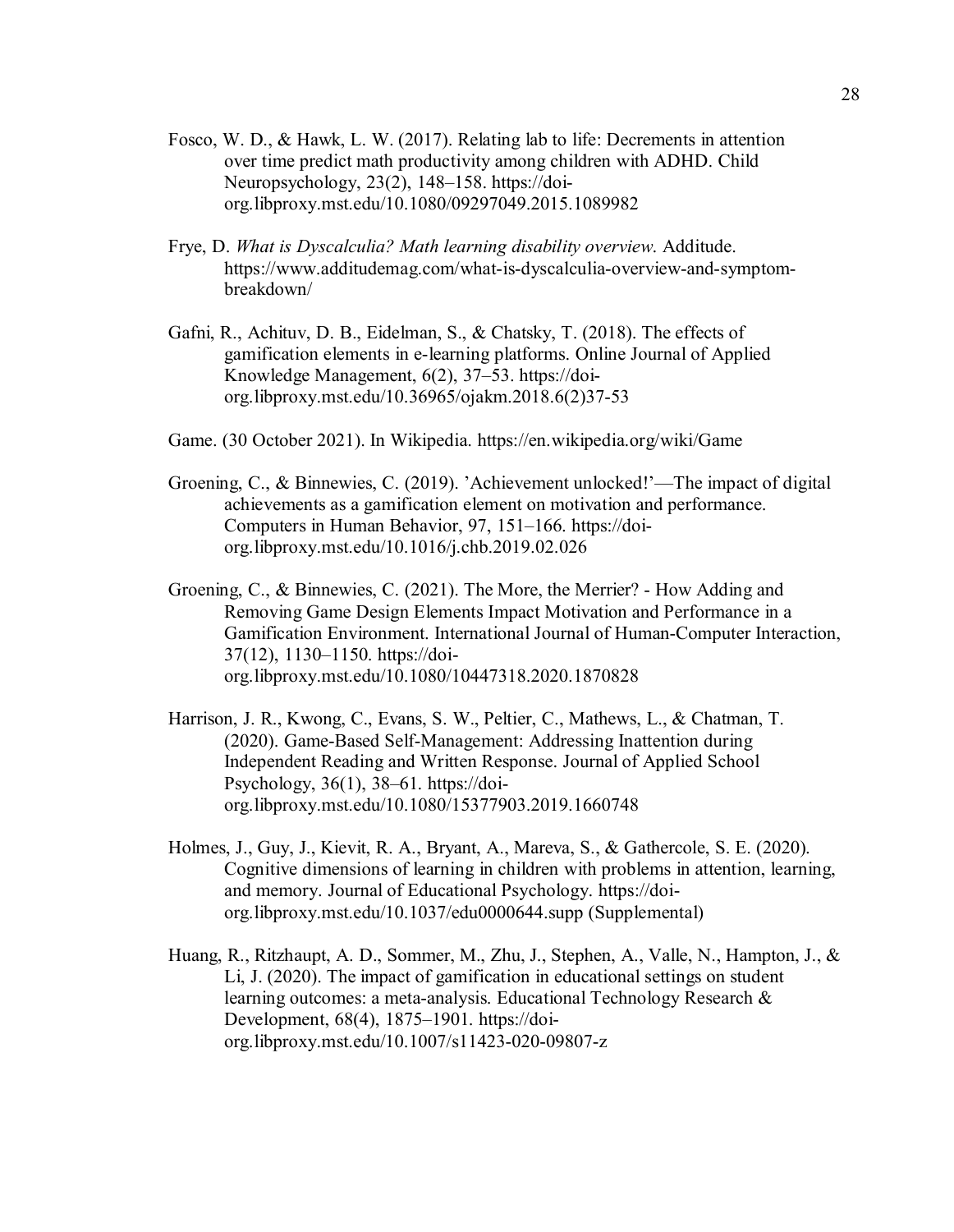- Hulsbosch, M. A.-K., De Meyer, D. H., Beckers, P. D. T., Danckaerts, P. D. M., Van Liefferinge, D. D., Tripp, P. D. G., & Van der Oord, P. D. S. (2021). Systematic Review: Attention-Deficit/Hyperactivity Disorder and Instrumental Learning. Journal of the American Academy of Child and Adolescent Psychiatry. https://doi-org.libproxy.mst.edu/10.1016/j.jaac.2021.03.009
- Imran, Hazra. (2019). Evaluation of awarding badges on student's engagement in gamified e-learning systems. Smart Learning Environments. 6. 10.1186/s40561- 019-0093-2.
- İpçi, M., İzmir, S. B. İ., Türkçapar, M. H., Özdel, K., Ardiç, Ü. A., & Ercan, E. S. (2020). Psychiatric comorbidity in the subtypes of ADHD in children and adolescents with ADHD according to DSM-IV. Nöropsikiyatri Arşivi, 57(4), 283–289.
- Kibby, M. Y., Vadnais, S. A., & Jagger-Rickels, A. C. (2019). Which components of processing speed are affected in ADHD subtypes? Child Neuropsychology, 25(7), 964–979. https://doi-org.libproxy.mst.edu/10.1080/09297049.2018.1556625
- Koppitsch, S. E., & Meyer, J. (2021). Do Points Matter? The Effects of Gamification Activities with and without Points on Student Learning and Engagement. Marketing Education Review, 1–9. https://doiorg.libproxy.mst.edu/10.1080/10528008.2021.1887745
- Little, C. (2018). *Op-ed: Rethink peer tutoring by gifted learners*. University of Connecticut. https://today.uconn.edu/2018/08/op-ed-rethink-peer-tutoring-giftedlearners/
- Low, K. (2021). *ADHD and motivation problems. ADHD and motivation problems*. Verywell Mind. https://www.verywellmind.com/adhd-and-motivation-20470
- Lumsden, J., Edwards, E. A., Lawrence, N. S., Coyle, D., & Munafò, M. R. (2016). Gamification of cognitive assessment and cognitive training: A Systematic review of applications and efficacy. JMIR Serious Games, 4(2), e11. https://doi-org.libproxy.mst.edu/10.2196/games.5888
- Martinussen, R., & Major, A. (2011). Working Memory Weaknesses in Students With ADHD: Implications for Instruction. Theory Into Practice, 50(1), 68–75. https://doi-org.libproxy.mst.edu/10.1080/00405841.2011.534943
- Mayes, S. D., Frye, S. S., Breaux, R. P., & Calhoun, S. L. (2018). Diagnostic, demographic, and neurocognitive correlates of dysgraphia in students with ADHD, autism, learning disabilities, and neurotypical development. Journal of Developmental and Physical Disabilities, 30(4), 489–507. https://doiorg.libproxy.mst.edu/10.1007/s10882-018-9598-9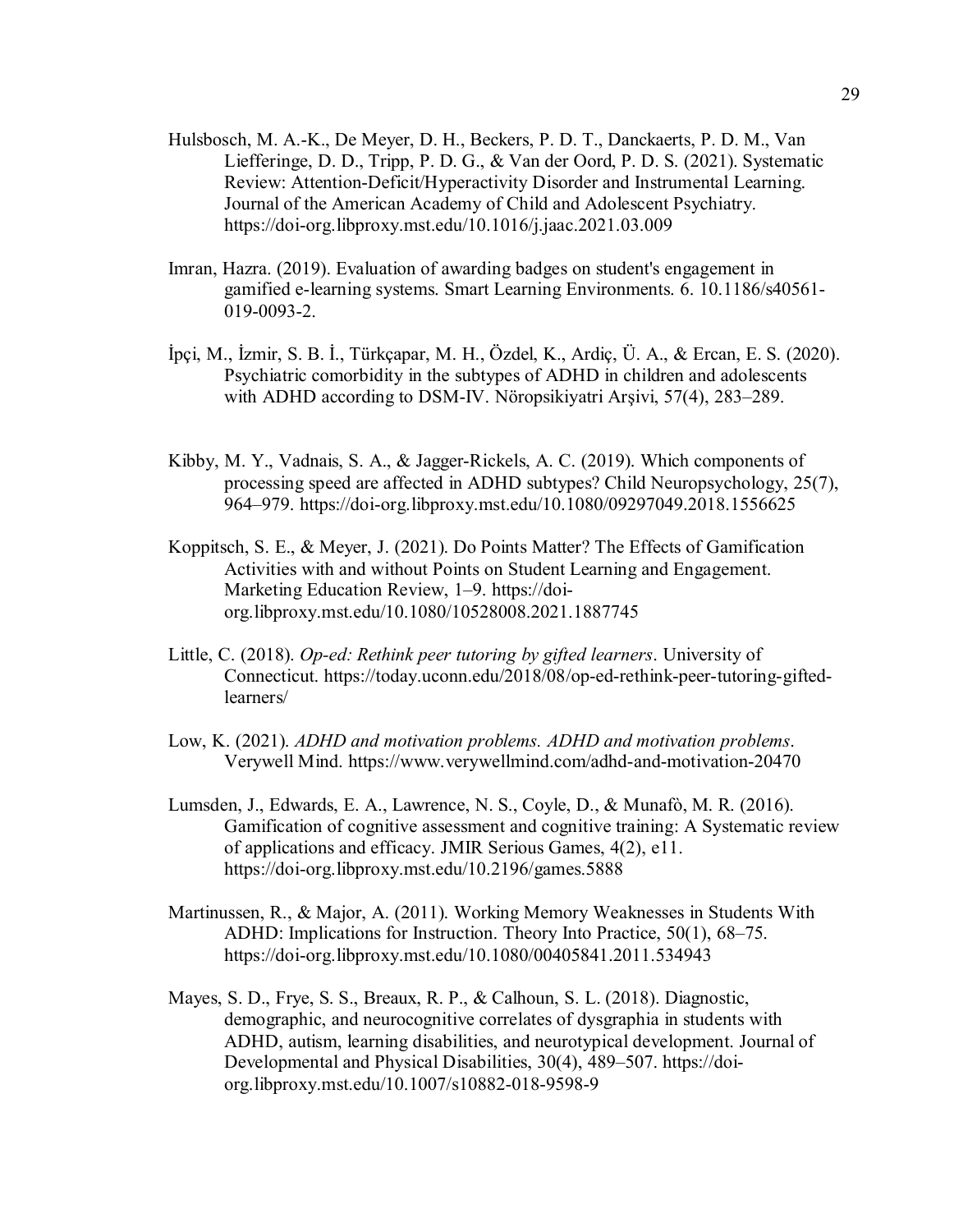- Mekler, E. D., Brühlmann, F., Tuch, A. N., & Opwis, K. (2017). Towards understanding the effects of individual gamification elements on intrinsic motivation and performance. Computers in Human Behavior, 71, 525–534. https://doiorg.libproxy.mst.edu/10.1016/j.chb.2015.08.048
- Mese, C., & Dursun, O. O. (2019). Effectiveness of Gamification Elements in Blended Learning Environments. Turkish Online Journal of Distance Education, 20(3), 119–142
- Mohammadzadeh, A., Banaraki, A. K., Doost, M. T., & Castelli, F. (2020). A new semi-nonverbal task glance, moderate role of cognitive flexibility in ADHD children's theory of mind. Cognitive Neuropsychiatry, 25(1), 28–44. https://doiorg.libproxy.mst.edu/10.1080/13546805.2019.1681951
- Moore, D. A., Russell, A. E., Arnell, S., & Ford, T. J. (2017). Educators' experiences of managing students with ADHD: a qualitative study. Child: Care, Health & Development, 43(4), 489–498. https://doiorg.libproxy.mst.edu/10.1111/cch.12448
- Morsink, S., Sonuga-Barke, E., Van der Oord, S., Van Dessel, J., Lemiere, J., & Danckaerts, M. (2021). Task-related motivation and academic achievement in children and adolescents with ADHD. European Child & Adolescent Psychiatry, 30(1), 131–141. https://doi-org.libproxy.mst.edu/10.1007/s00787-020-01494-8
- Øie, M., Skogli, E. W., Andersen, P. N., Hovik, K. T., & Hugdahl, K. (2014). Differences in cognitive control in children and adolescents with combined and inattentive subtypes of ADHD. Child Neuropsychology, 20(1), 38–48. https://doiorg.libproxy.mst.edu/10.1080/09297049.2012.741224
- Olivardia, R. (n.d.). The Dyslexia and ADHD Connection. Additude. https://www.additudemag.com/adhd-dyslexia-connection/
- Peñuelas-Calvo, I., Jiang-Lin, L. K., Girela-Serrano, B., Delgado-Gomez, D., Navarro-Jimenez, R., Baca-Garcia, E., & Porras-Segovia, A. (2020). Video games for the assessment and treatment of attention-deficit/hyperactivity disorder: A systematic review. European Child & Adolescent Psychiatry. https://doiorg.libproxy.mst.edu/10.1007/s00787-020-01557-w
- Ryan, J. B., Katsiyannis, A., & Hughes, E. M. (2011). Medication Treatment for Attention Deficit Hyperactivity Disorder. Theory Into Practice, 50(1), 52–60. https://doi-org.libproxy.mst.edu/10.1080/00405841.2011.534939
- Safapour, E., Kermanshachi, S., & Taneja, P. (2019). A Review of Nontraditional Teaching Methods: Flipped Classroom, Gamification, Case Study, Self-Learning, and Social Media. Education Sciences, 9.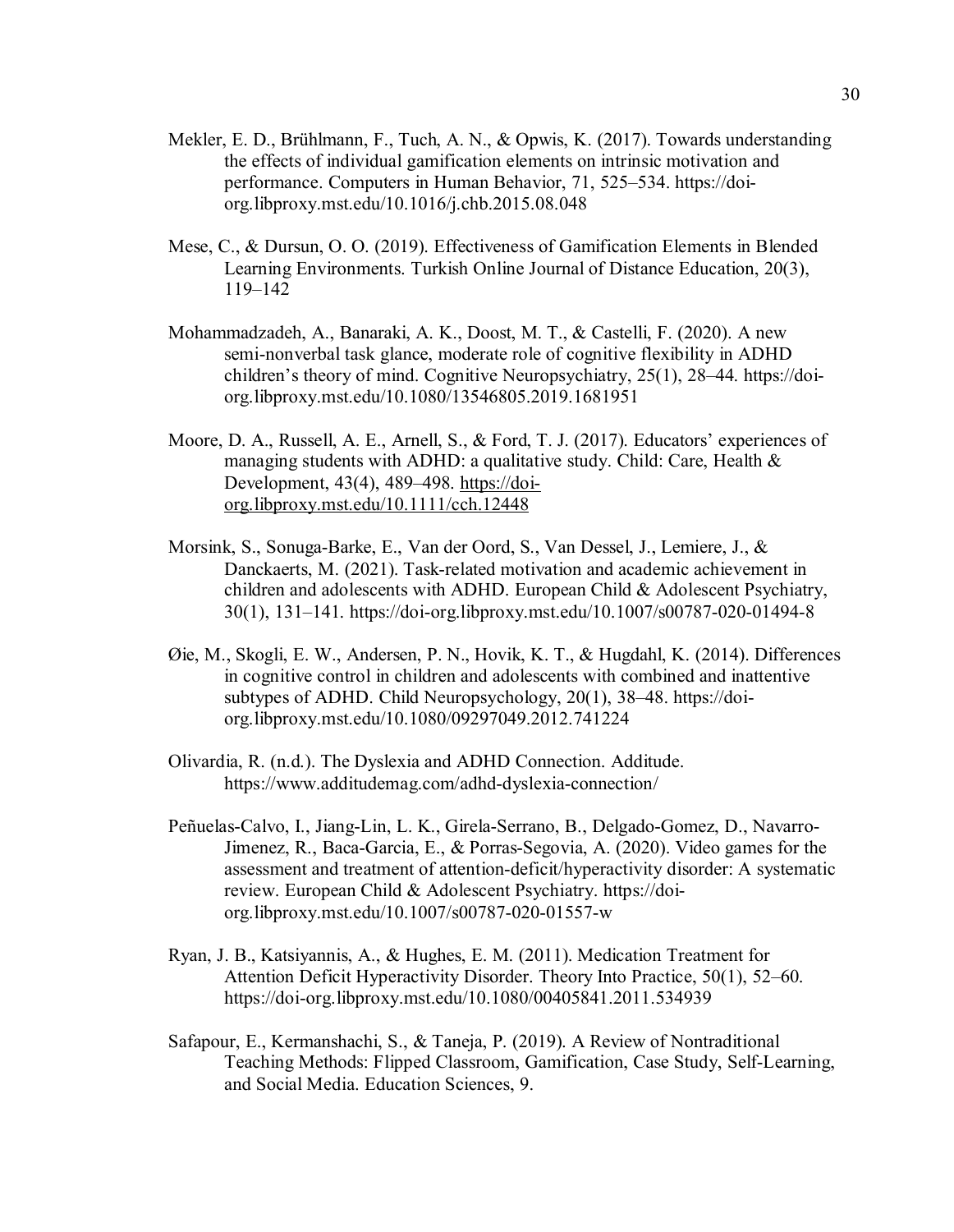Shema-Shiratzky, S., Brozgol, M., Cornejo-Thumm, P., Geva-Dayan, K., Rotstein, M., Leitner, Y., Hausdorff, J. M., & Mirelman, A. (2019). Virtual reality training to enhance behavior and cognitive function among children with attentiondeficit/hyperactivity disorder: brief report. Developmental Neurorehabilitation, 22(6), 431–436. https://doiorg.libproxy.mst.edu/10.1080/17518423.2018.1476602

- Simões, J., Redondo, R. D., & Vilas, A. F. (2013). A social gamification framework for a K-6 learning platform. Computers in Human Behavior, 29(2), 345–353. https://doi-org. libproxy.mst .edu/10.1016/j.chb.2012.06.007
- Sinfield, J. (2021). The ADHD vs. Non-ADHD brain. Verywell Mind. https://www.verywellmind. com/the-adhd-brain-4129396
- Sitra, O., Katsigiannakis, V., Karagiannidis, C., & Mavropoulou, S. (2017). The Effect of Badges on the Engagement of Students with Special Educational Needs: A Case Study. Education and Information Technologies, 22(6), 3037–3046.
- Stanford's Children Health. (n.d). Attention-Deficit/Hyperactivity Disorder (ADHD) in Children. https://www.stanfordchildrens.org/en/topic/default?id=attention-deficit- -hyperactivity-disorder-adhd-in-children-90- P02552#:~:text=It%20is%20a%20brain%2Dbased,%2C%20social%20judgment %2C%20and%20movement
- Toda, A. M., Palomino, P. T., Oliveira, W., Rodrigues, L., Klock, A. C. T., Gasparini, I., Cristea, A. I., & Isotani, S. (2019). How to Gamify Learning Systems? An Experience Report using the Design Sprint Method and a Taxonomy for Gamification Elements in Education. Journal of Educational Technology & Society, 22(3), 47–60.
- University of Michigan Medicine. (n.d.) .ADHD: Impulsivity and inattention. University of Michigan Health. https://www.uofmhealth.org/health-library/aa170435
- van der Oord, S., & Tripp, G. (2020). How to improve behavioral parent and teacher training for children with ADHD: Integrating empirical research on learning and motivation into treatment. Clinical Child and Family Psychology Review, 23(4), 577–604. https://doi-org.libproxy.mst.edu/10.1007/s10567-020-00327-z

Weitze, C. (2014). Developing Goals and Objectives for Gameplay and Learning.

Wrońska, N., Garcia-Zapirain, B., & Mendez-Zorrilla, A. (2015). An iPad-Based Tool for Improving the Skills of Children with Attention Deficit Disorder. International Journal of Environmental Research and Public Health, 12(6), 6261–6280. https://doi-org.libproxy.mst.edu/10.3390/ijerph120606261